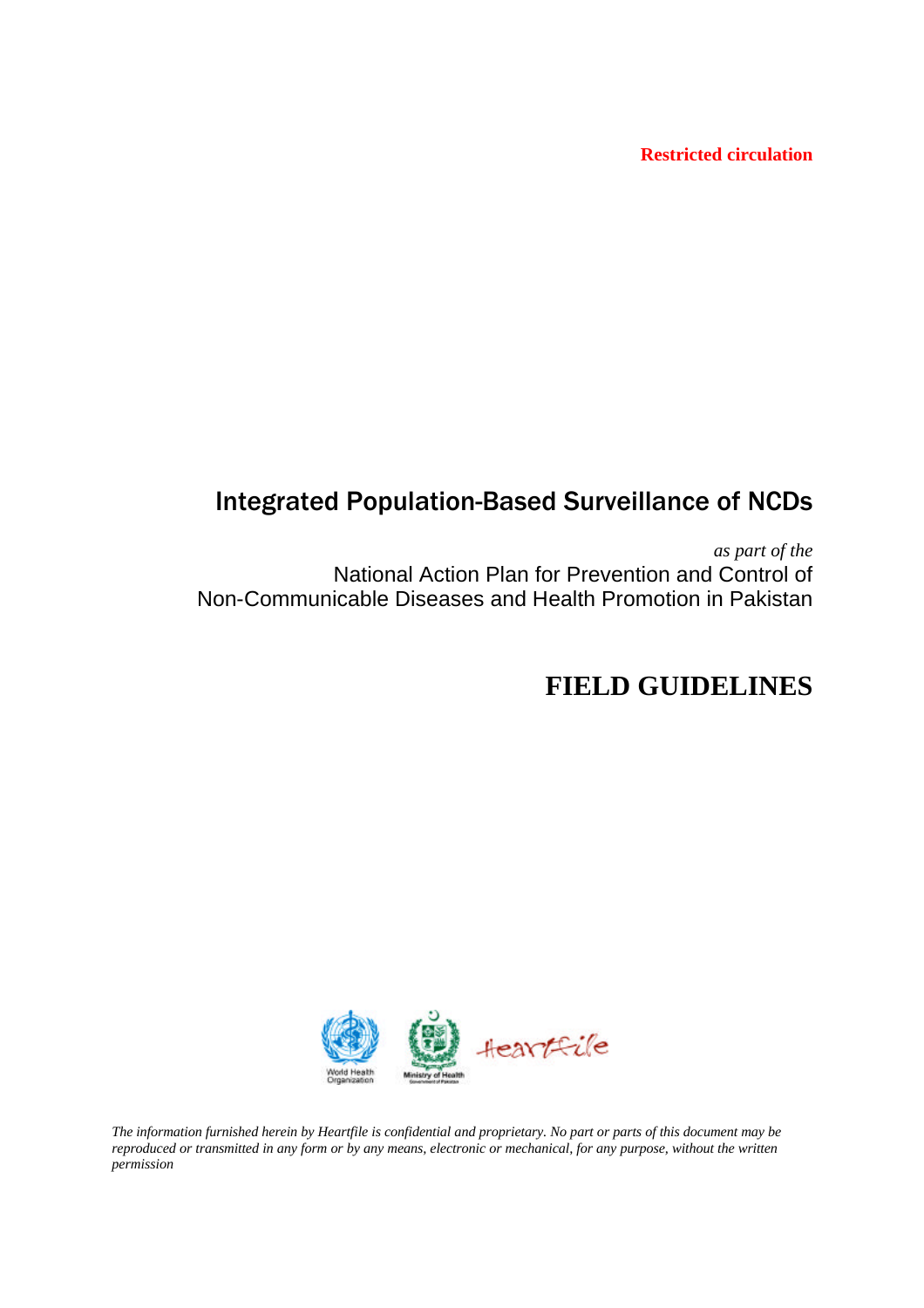# Purpose of Field Manual

The field manual includes:

- 1. Guidelines for interviewers
- 3. Question by Question instruction guide and protocols to Instrument

**Sources:** STEPS/NCD V 1.4, INTERHEART Study. Rose–Angina Questionnaire, STEPS S-RF, WHO Injury Module, WHO Mental Health V0.7, Bradford Somatic Inventory, Behavioral Risk Factor Surveillance System V 1.5 and Heartfile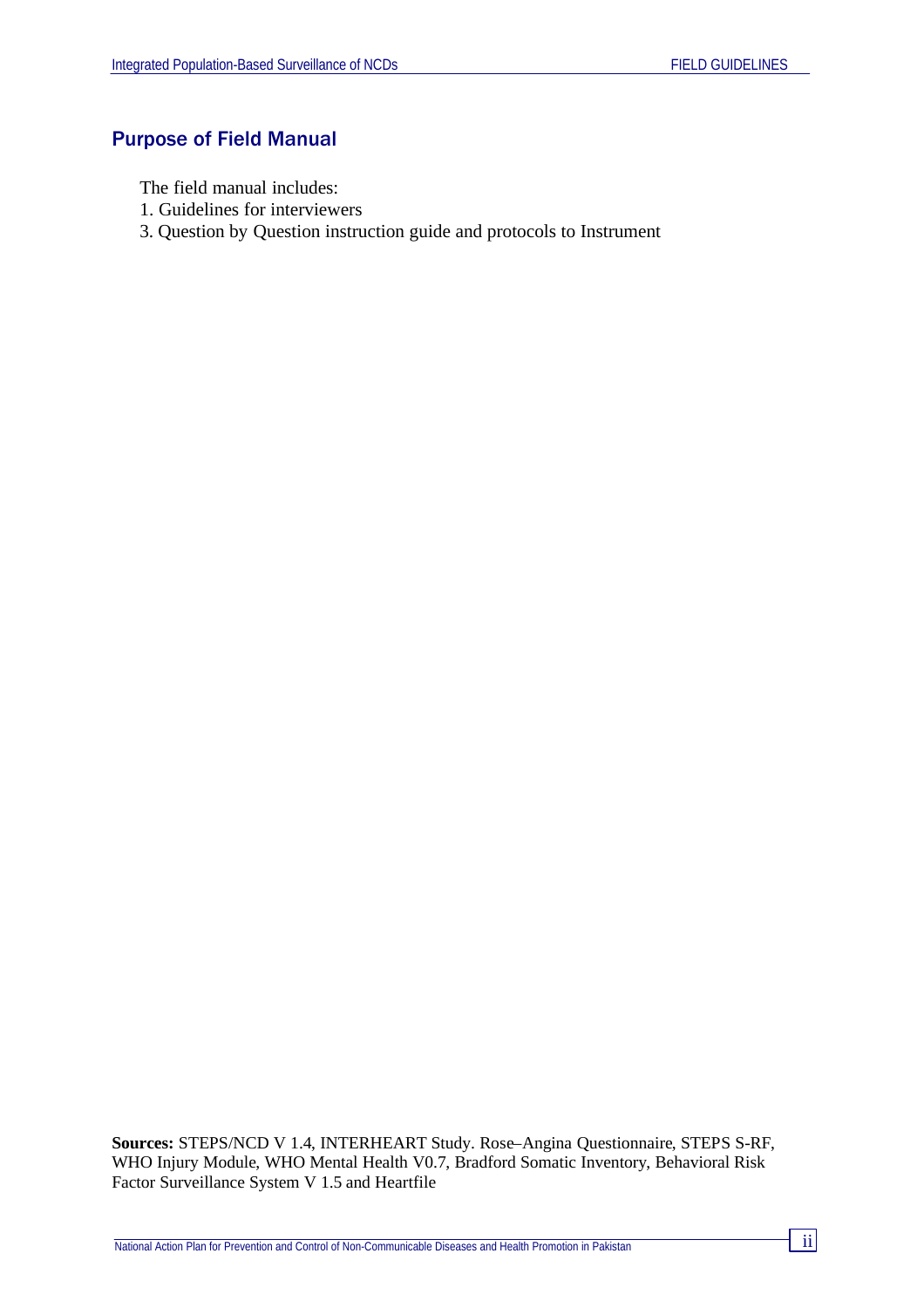| <b>Contents</b> |                                |                         |  |
|-----------------|--------------------------------|-------------------------|--|
| 1.              |                                | $\mathbf{1}$            |  |
| 1.1             |                                | $\mathbf{1}$            |  |
| 1.1.1           |                                | 1                       |  |
| 1.1.2           |                                | 1                       |  |
| 1.1.3           |                                | 1                       |  |
| 1.1.4           |                                | 1                       |  |
| 1.1.5           |                                | $\overline{2}$          |  |
| 1.1.6           |                                | 3                       |  |
| 1.1.7           |                                | 3                       |  |
| 1.2             |                                | $\overline{\mathbf{4}}$ |  |
| 1.2.1           |                                | $\overline{4}$          |  |
| 1.2.2           |                                | $\overline{4}$          |  |
| 1.2.3           |                                | $\overline{4}$          |  |
| 1.2.4           |                                | 5                       |  |
|                 |                                |                         |  |
| 1.3             |                                | 5                       |  |
| 1.3.1           |                                | 5                       |  |
| 1.3.2           |                                | 6                       |  |
| 1.3.3           | <b>Interviewing Techniques</b> | 6                       |  |
|                 |                                |                         |  |
| 1.4             |                                | 9                       |  |
| $\mathbf{A}$ .  |                                | 9                       |  |
| B               |                                | 10                      |  |
| $\overline{C}$  |                                | 14                      |  |
| D               |                                | 17                      |  |
| E               |                                | 17                      |  |
| F               |                                | 18                      |  |
| G               |                                | 19                      |  |
| H               |                                | 20                      |  |
| J               |                                | 20                      |  |
| K               |                                | 21                      |  |
| L               |                                | 21                      |  |
| M.              |                                | 21                      |  |
| $\mathbf N$     |                                | 21                      |  |

<u> 1980 - Jan Barat, politik a</u>

 $\overline{\mathbf{iii}}$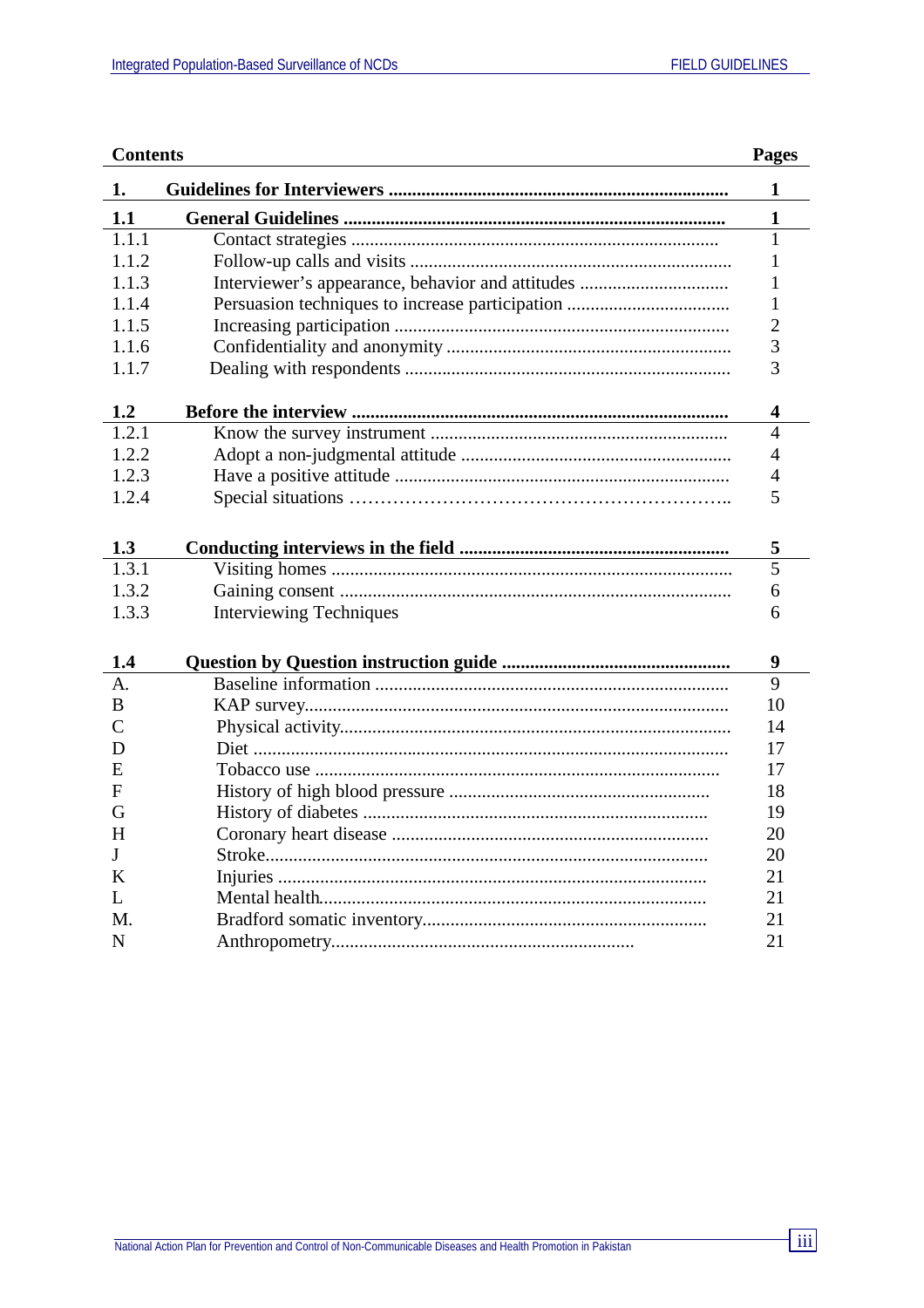# 1. Guidelines for Interviewers

# 1.1 General Guidelines

### 1.1.1 Contact strategies

A number of strategies can be used to maximize the chances of getting an interview with the respondent.

### 1.1.2 Follow-up calls and visits

In order to increase the chances of finding people in their homes it is important to know, whenever possible, the occupation of the respondent as this may help determine when s/he is likely to be absent. A farmer in a rural area will be up very early and may be home around mid-morning, whereas someone who works in an office will be home late evening. If the respondent is not at home, the interviewer should try to find out what is the best time for getting an interview. Visits should be planned and maximized as much as possible by establishing a contact schedule covering different times throughout the week including weekends. The interviewer should be ready and flexible to do the interview during the first contact. If the time is inconvenient, s/he should make an appointment and come back at a later stage.

In order to avoid "no" answers, optional times in the form of open-ended questions should be suggested such as "Do you prefer afternoon or evenings?" or "When are you more available?"

#### 1.1.3 Interviewer's appearance, behavior and attitudes

Studies suggest that people form 90% of their opinion with regard to what they think about someone in the first ninety seconds. The way the interviewer presents himself, such as the clothes s/he wears and how s/he behaves, will have an impact on the chances of getting an interview. Considering that refusals occur within a few minutes, s/he will have to pay attention to his image and behavior that will give nonverbal cues to others. Someone who is unkempt, with dark glasses and leather jacket may convey suspicion rather than trust and openness. A person wearing smart clothes and jewelry may be seen as superior and distant and may not encourage the respondent's cooperation. What we look like will, to a certain extent, be a reflection of our values, beliefs and status. The interviewer should blend with the environment and adopt a neutral dress code which is culturally acceptable. The way the interviewer speaks and the language s/he uses may open or close doors. S/he must present himself and the survey in the best light so the interview is not immediately turned down. After all you need to be quite motivated to give an hour of your time to a total stranger and tell him / her about your private life.

#### 1.1.4 Persuasion techniques to increase participation

Persuasion is; the art of telling it well, to sell it well. You want to leave the household with a completed questionnaire in hand or with an appointment in your agenda. Even if the interviewer is not successful in getting an interview, persuasion techniques will at least minimize the refusal rate. The interviewer should be polite, pleasant and self-confident, and be well prepared. S/he should stress that s/he is a professional from a legitimate and reputable organization, that the survey is important and that the respondent's participation is valuable. The message to get across is that you want the respondent to be part of the study and you need his assistance. The interviewer needs to be direct and sure of him / her, and get straight to the point.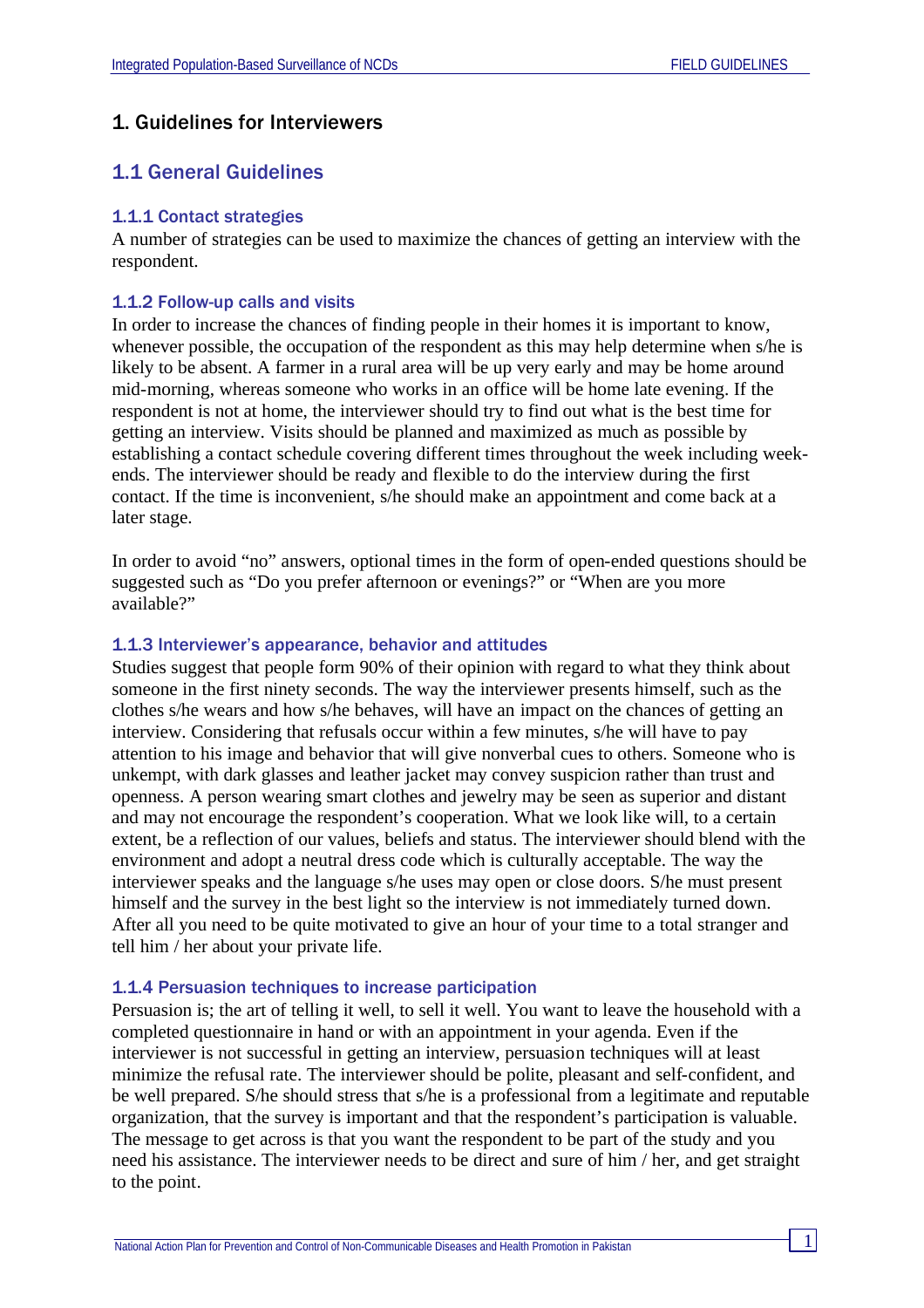### **Say the right things and you'll get the right answers**

- I am glad you are home
- I would like to talk to you for a few minutes
- I will not take much of your time

# **Close-ended questions will get you nowhere**

- Can I come in?
- Is it a good time for you?
- Am I interrupting anything?
- Do you want me to come back later?
- Are you busy?
- Are you available now?

# **Apologies may head straight for refusal**

- I am sorry about calling at such a time
- I hope I am not disturbing you

Do not be put-off by someone's offhand manner such as "what do you want" or "we're busy". Say what you have to say and start the interview.

# 1.1.5 Increasing participation

A number of things can be done to minimize refusal:

**Presentation of self and purpose of visit:** The interviewer should talk about the survey to anyone who happens to be in the house and not wait for the respondent to appear. Information will reassure people and increase trust.

**Knowledge of survey:** The interviewer must know the survey well and what his / her role is. Someone who hesitates will not be convincing and this will affect credibility. The interviewer should anticipate questions, prepare answers and arguments for initial refusals, and deal with any problems that may arise. S/he must also be able to answer any questions that may come up and provide sound information.

Listening: The interviewer should actively listen to the respondent and try to understand why s/he may not want to be interviewed. Perhaps s/he has called at the wrong time on a respondent who is tired and stressed out, or feeling unwell or who simply had a very bad day. If this is the case, his / her presence will not be welcome. Another respondent may be in the middle of preparing dinner or may have to care for an elderly relative. S/he may also find someone who might be willing to be interviewed but who is dissuaded from participating by a member of the household. The interview must never be forced on anyone and can always be done another day. The respondent may just need some space and may be very happy to cooperate at some other time.

**Post-contact:** In case of initial refusal the respondent should be re-contacted at a later stage. However, contact calls need to be sufficiently spaced out so that the respondent does not feel pressured and harassed. The chances of success are higher a week or more after the first contact as the respondent has had time to think things over.

# **Calling at the best time:**

It is an advantage to know who can be found at home and when.

- Mornings for the elderly or hard of hearing
- Early afternoon or early evening for mothers with young children
- Evenings or weekends for working people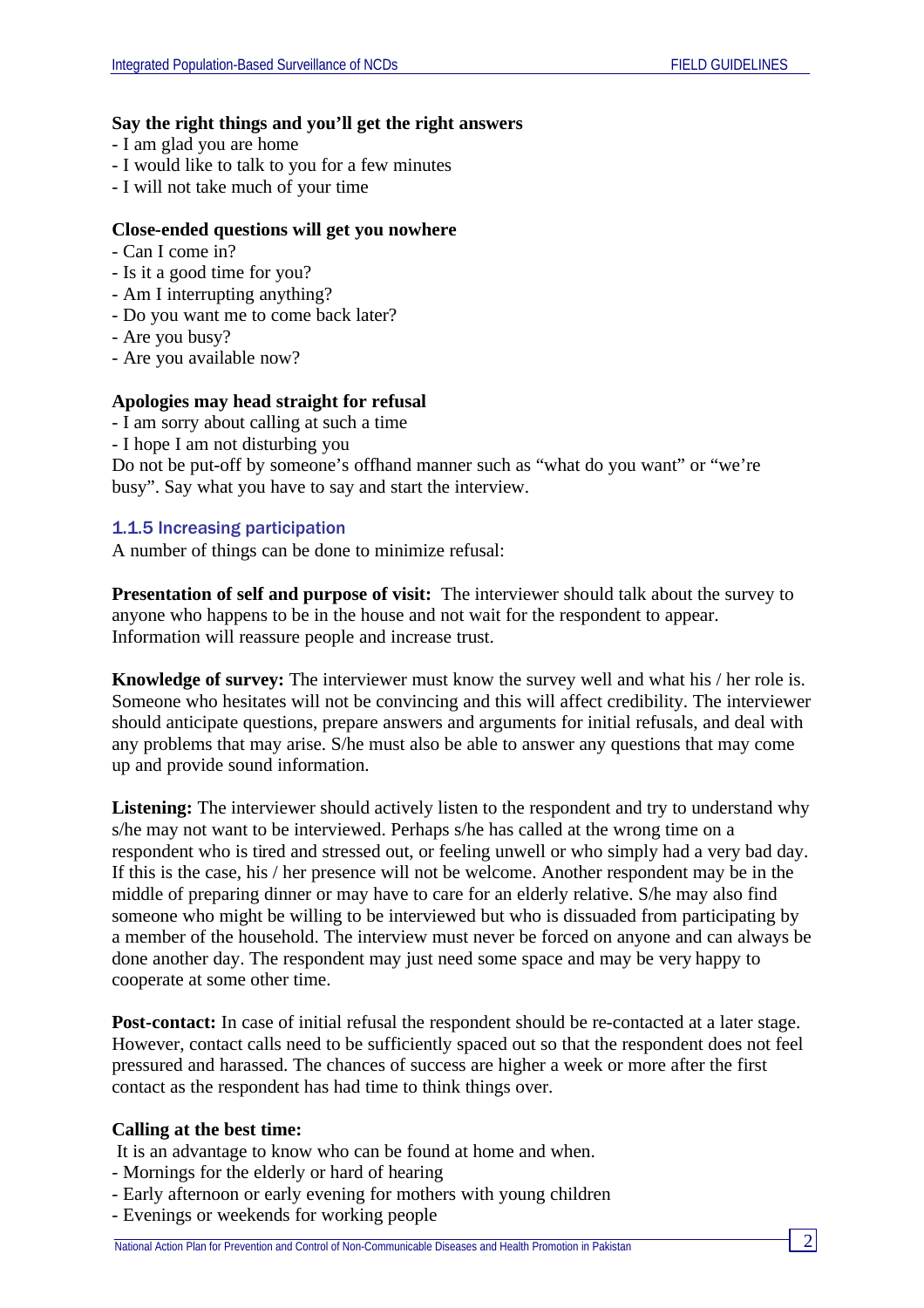**Saying the right thing** Explain why you are re-contacting the respondent and before s/he tells you that s/he has "already told you" s/he was not interested in the interview, make sure s/he knows that you remember what s/he said.

- I realize it was not a good time for you the other day.

- I know you have told me that you are not interested but we really need your help and no one can replace you.

- Perhaps I was not clear the other day about what the survey is about and I would like to give you some more information.

- I was in the neighborhood and thought that we could discuss the survey again.

**Giving clear explanations** Explain to the respondent how important his / her participation is to the study:

- Whatever you tell us is valuable. There are no correct or wrong answers
- We are interested in what you have to say
- We need your help and are grateful for the time you can spend with us

### 1.1.6 Confidentiality and anonymity

The respondent may be more likely to cooperate if s/he knows that whatever information s/he provides will not be disclosed. S/he must be given the assurance that his / her name, address and other personal data will not be known to others, and will be removed from the questionnaire. The answers s/he gives will be only used for research.

The respondent should be interviewed in private and preferably in a quiet environment. If no other places are available, the interview will have to be conducted in the same room but some form of privacy should be created to avoid other members of the household overhearing what is said. People may be curious and may be tempted to eavesdrop. If the house is overcrowded, the interview can perhaps be done outside, and a courtyard, a garden or the interviewer's car may be alternative options.

### 1.1.7 Dealing with respondents

#### **Reluctant respondents**

So far, all the right things have been done to get an interview but they have all failed. Some respondents will come up with all sorts of excuses to avoid the interview. It is then up to the interviewer to simultaneously come up with a battery of replies that will convert a refusal into acceptance. Respondents may not be forced to do an interview but they may be persuaded into doing it if the right approach is used.

### **The "Too busy, not interested" respondent:**

- I realize that you are busy and that is why we need to interview someone like you to represent different people and situations.

- I can understand why you are not interested but you may find that the interview is a positive experience.

- I know your time is valuable and that is why we want to do the interview when it is most convenient for you (suggest days/times).

#### **The "I don't do surveys" respondent:**

**-** This survey is very important and is now being carried out in 10 other countries and many people like you are being interviewed. The information you give us will be confidential.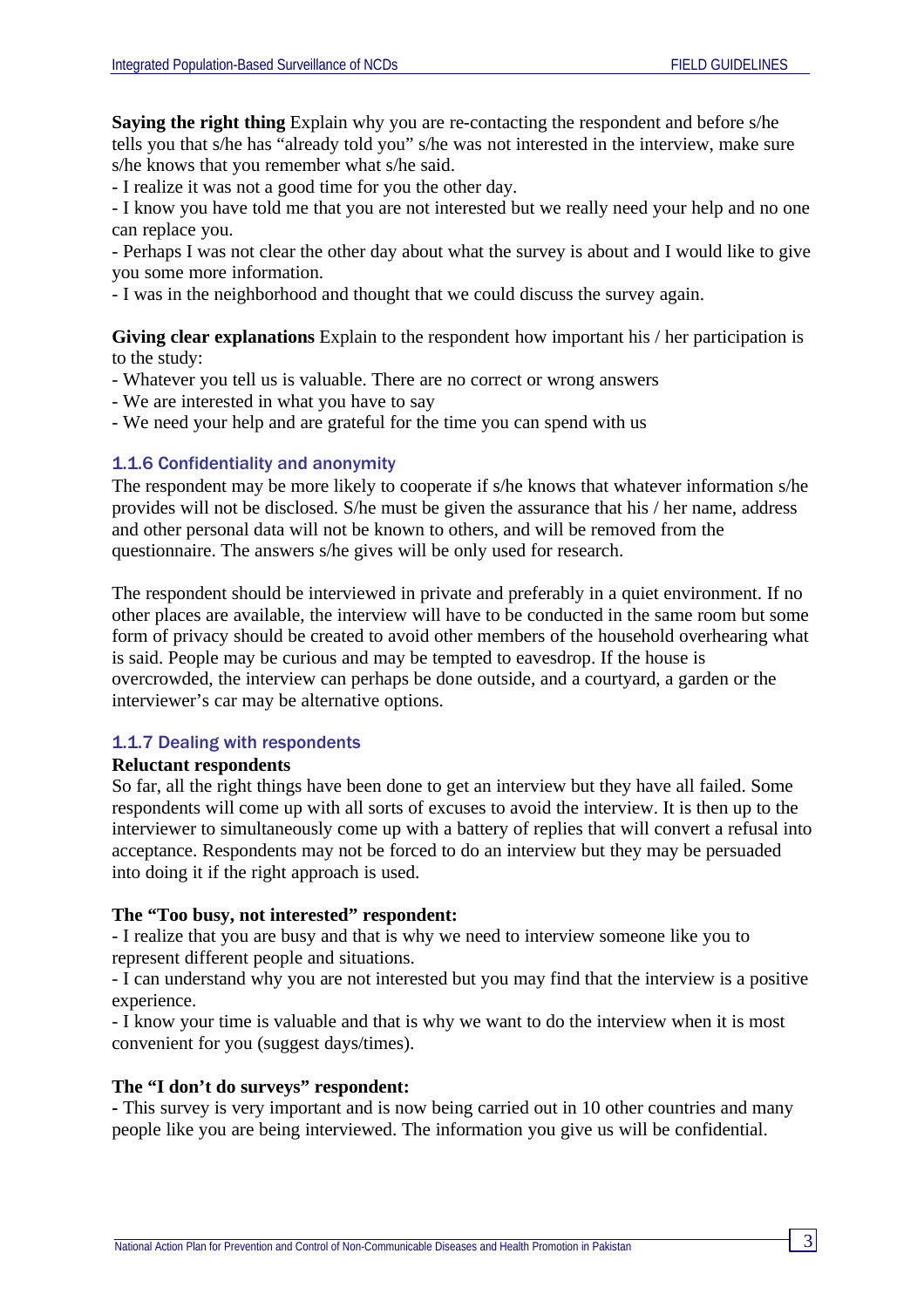# **The "Who are you, what do you want" respondent:**

- I understand that you don't want to give information to someone you don't know but I work for Heartfile. You can also check with (name of community leader or other authority) who can tell you about the survey.

# **The "Why should I tell you about my private life" respondent:**

- The information you provide will not be disclosed to anyone and will only be used for research purposes.

- You are free not to answer any questions that will be asked.

# **The "Why me" respondent:**

- Your name has been selected randomly and no one can replace you.

- We are interested in what you have to say and your opinions will be included in research results.

# **The "Too old, too sick, can't hear well" respondent**

- We are interested in people from all age groups and no one is too old.

- I am sorry that you are unwell. The best thing is for me to come back some other time (suggest time) when you are feeling better.

- I will speak louder. Is it better now?

# **The "Don't know" respondent**

- You don't need to know anything. We just want to know about your opinions.

- There are no rights or wrong answers and you are the person we want to speak to. We want to speak to no one else.

# **The "I don't have any health problems" respondent:**

- We want to have everybody's opinion whether or not you have health problems. If we only go to the people with health problems, then the results would not be representative of our country.

# 1.2 Before the interview

# 1.2.1 Know the survey instrument

The interviewer must know well all the survey materials, such as the questionnaire, and question by question specifications. s/he must be able to explain different concepts and refer to definitions where necessary. S/he must also know all the questionnaire conventions and administration procedures.

# 1.2.2 Adopt a non-judgmental attitude

Every respondent will understand and answer questions differently, and some respondents make take longer than others. The interviewer must go into the household with an open mind. Before the interview starts s/he should make the respondent feel at ease and try to minimize the differences that might exist. The respondent should never feel patronized or belittled.

### 1.2.3 Have a positive attitude

The interviewer must be enthusiastic and positive and feel that what s/he is doing is worthwhile. S/he must remember that the respondent is willing to spend time answering questions and share personal information, so s/he should try to make the interview an enjoyable experience rather than a painful ordeal. After having established a good rapport with the respondent, the next step is to get a good interview. This can be achieved by following certain interviewing guidelines.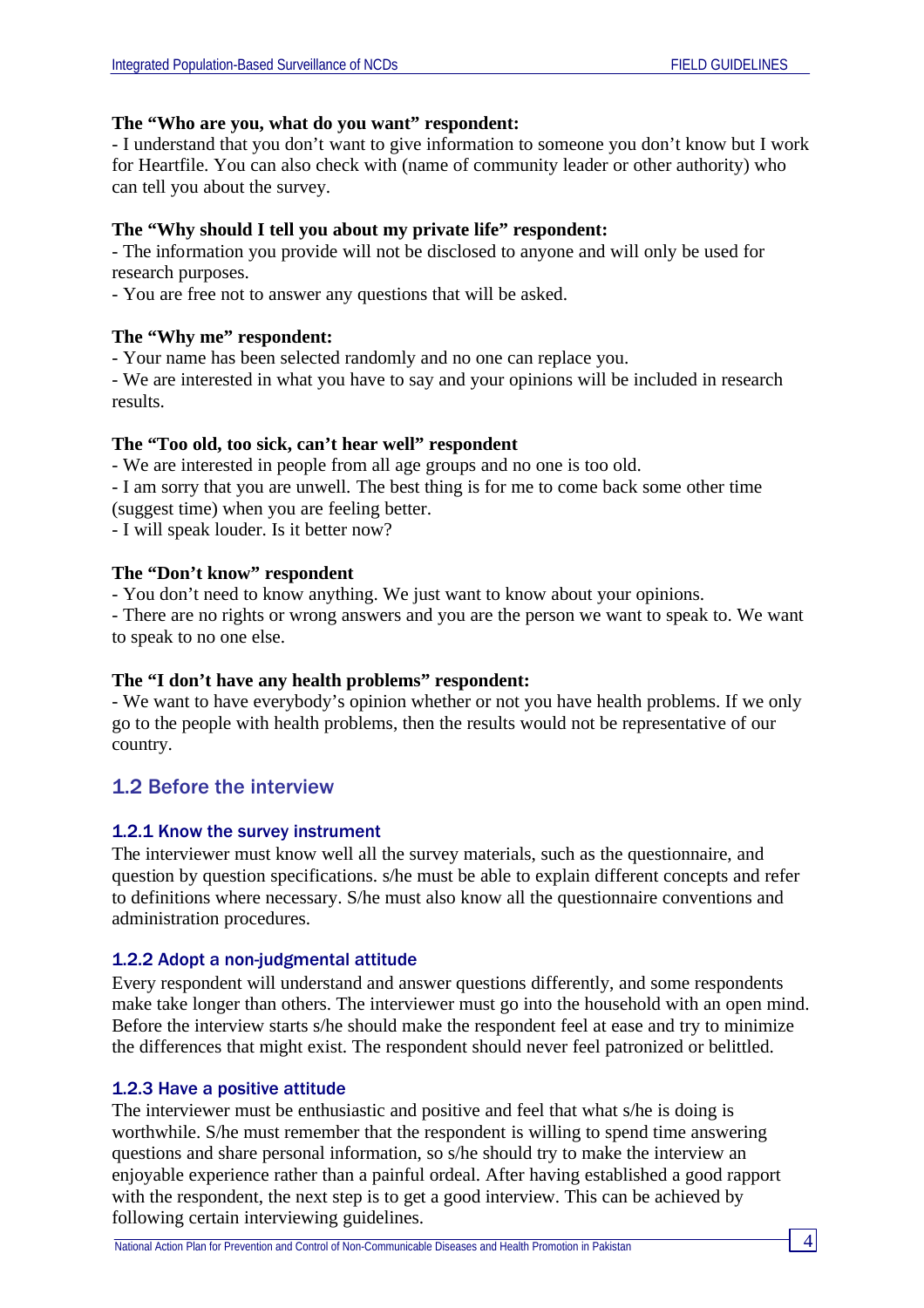### 1.2.4 Special situations

Some situations will need to be given special attention as they may affect cooperation, such as in the case of respondents with cognitive limitations. Another problem the interviewer may encounter when trying to interview the respondent is the "gatekeeper". The gatekeeper can be a carer, a relative or a friend and usually acts like a barrier between the interviewer and the respondent. S/he may prevent the respondent from speaking to the interviewer or dissuade him from participating. S/he may also tell the interviewer that the respondent is not interested in the interview or is unable to do it. Therefore, it is important to establish a good rapport with the gate keepers to ensure their co-operation. In some cases they may even be quite helpful and encourage the respondent to be interviewed. The interviewer should explain the survey to them and listen to what they have to say. The interviewer should also make it clear that they cannot be present during the interview.

# 1.3 Conducting interviews in the field

### 1.3.1 Visiting homes

Going to the field will involve certain logistic arrangements, such as transport, pick and drop – these will be taken care by the project coordinator and will be communicated to the field staff on a daily basis. ID cards will be provided to you for the duration of the Study – please wear these at all times especially when visiting homes.

In each primary sampling unit, 30 interviews will need to be performed. These homes will be identified to you by the officer of the Federal Bureau of Statistics who will be accompanying the project coordinator (PC)/ field supervisor (PS).

The PC or PS will hand out the pre-marked interview forms to you. These will bear the EB code and the P code on the front.

Once you are in the home, follow the following steps:

- 1. Mark the household log form  $(Appendix A)$ . Write the PSU no and the IID no on it and follow the flow of the log form  $-$  also write what the status of the household has been.
- 2. Either the person will refuse to participate in the survey or will let you fill the household roster enclosed as  $\Delta$ ppendix B; encircle the appropriate option.
- 3. If the household roster has been administered, identify who the respondent is. If the person is there and is willing to participate in the survey, encircle appropriate option, and give the household number, which will be unique for that PSU and for one particular interviewer. Administer the consent/questionnaire (Appendix C).
- 4. If the respondent identified is not in the house, visit the house on three different occasions to try and find the person, go at a time when the respondent is likely to be there. If you don't get the person after three attempts, give it up and mark the option 'person not contactable'. If the person has been identified, seek consent to participate and if s/he is willing to participate in the survey, give the enrollment number and administer the consent/questionnaire.

*Kindly note that on each page of the questionnaire, PSU ID, Interviewer ID and Household number needs to be mentioned.*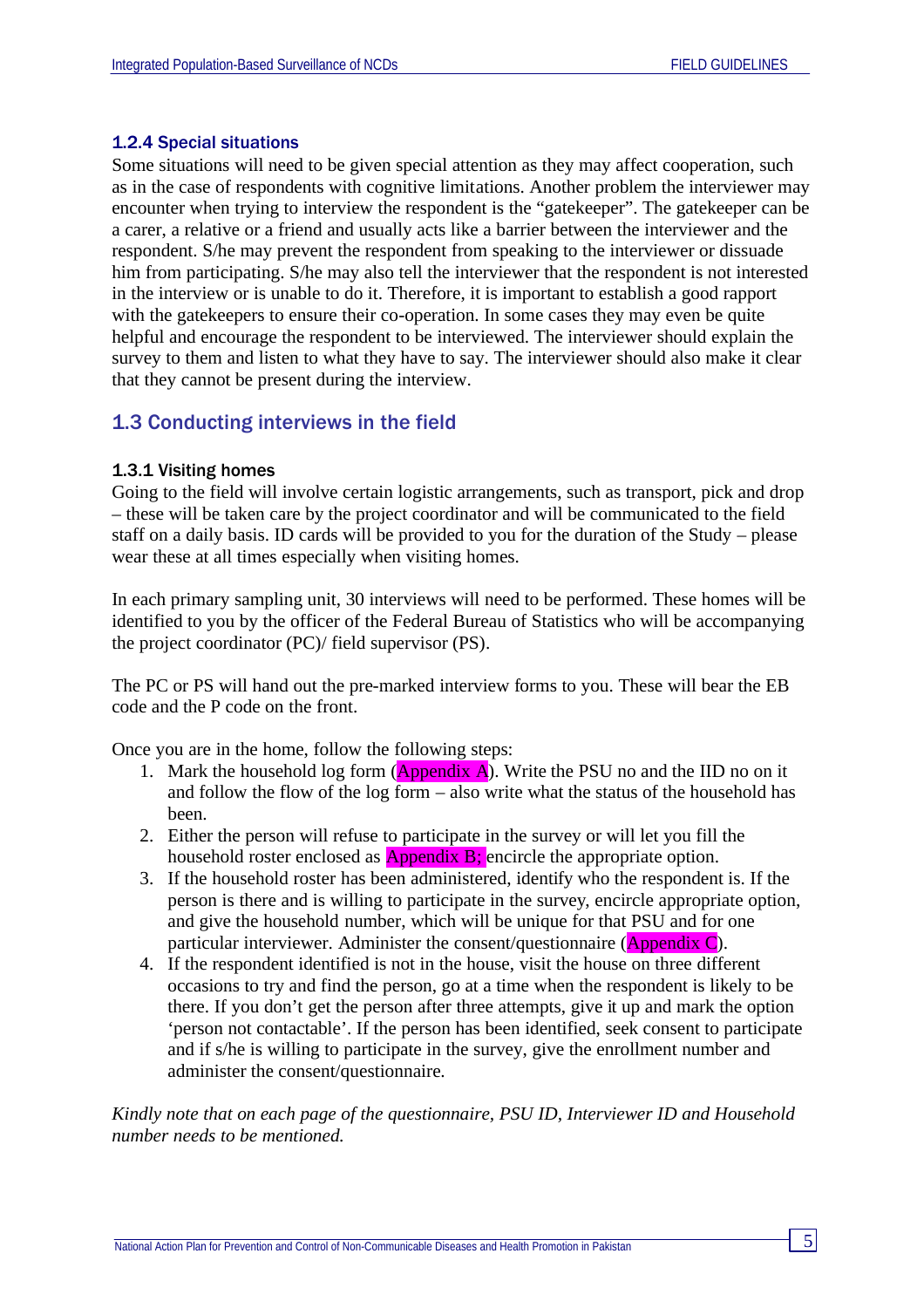# 1.3.2 Gaining consent

Consent must be documented by asking the respondent to sign the Informed Consent Form which is part of the questionnaire. The form mentions the reason for carrying out the study, who will have access to the information provided and stresses on the confidentiality of the information provided. The interviewer must check that the respondent has read and understood the form before signing it, and should offer to go over it with him /her emphasizing the different items mentioned. If the respondent is illiterate or unable to read for himself / herself (e.g. due to a visual impairment), the form will be read and explained to him / her.

# 1.3.3 Interviewing Techniques

### **1.3.3.a Asking Questions**

- While asking questions, the interviewer should not discuss or comment on any issues relating to non-communicable diseases and their risk factors as the respondents may not give accurate answers to the questions but give the answers the interviewers are looking for.
- ? The interviewer should point out that there is no right or wrong answers and that the interview is not a test. It is important to ask questions according to certain rules to avoid biased answers and ensure comparability of data.
- ? All options must be read to the respondent except for DK, Don't remember, Refuse, Not applicable and other.
	- 1. Questions should be read as they are written in the text. The wording should not be changed.
	- 2. The order of the questions should not be changed.
	- 3. Questions should be read slowly and clearly emphasizing key words in bold.
	- 4. Questions should be read in a pleasant voice that conveys interest and professionalism.
	- 5. It is important to maintain good eye contact and adopt body language that is culturally appropriate.
	- 6. The entire question should be read to the respondent and the interviewer should make sure that he/she has heard it completely.
- ? Assumptions should never be made about the respondents' answers because of their health condition or lifestyle. The interviewer may be tempted to skip certain questions because of assumptions or make comments such as "I know this probably doesn't apply to you, but…" This practice may prevent getting accurate and unbiased information or learn to what extent answers to earlier questions actually do predict answers to later ones.
- ? The interview should not be rushed and respondent must be allowed enough time to understand and answer a question. If he/she feels pressured to give a quick reply, he may answer anything that crosses his mind or say that he "doesn't know". In addition, trying to have a rushed interview will slow things down, as questions will need to be repeated a second time.

# **1.3.3.b Clarifications**

Clarification is needed when the respondent:

- $\mathscr{L}$  Is unable to answer the question asked
- $\mathscr{\mathscr{E}}$  Does not seem to understand the question and gives an inappropriate reply
- $\mathscr{\mathscr{E}}$  Does not seem to have heard the question
- $\mathscr{\mathscr{E}}$  Is taking time to answer the question and hesitates
- $\mathscr{\mathscr{E}}$  Asks about a specific part of the question to be repeated. It is acceptable for the interviewer to repeat only that part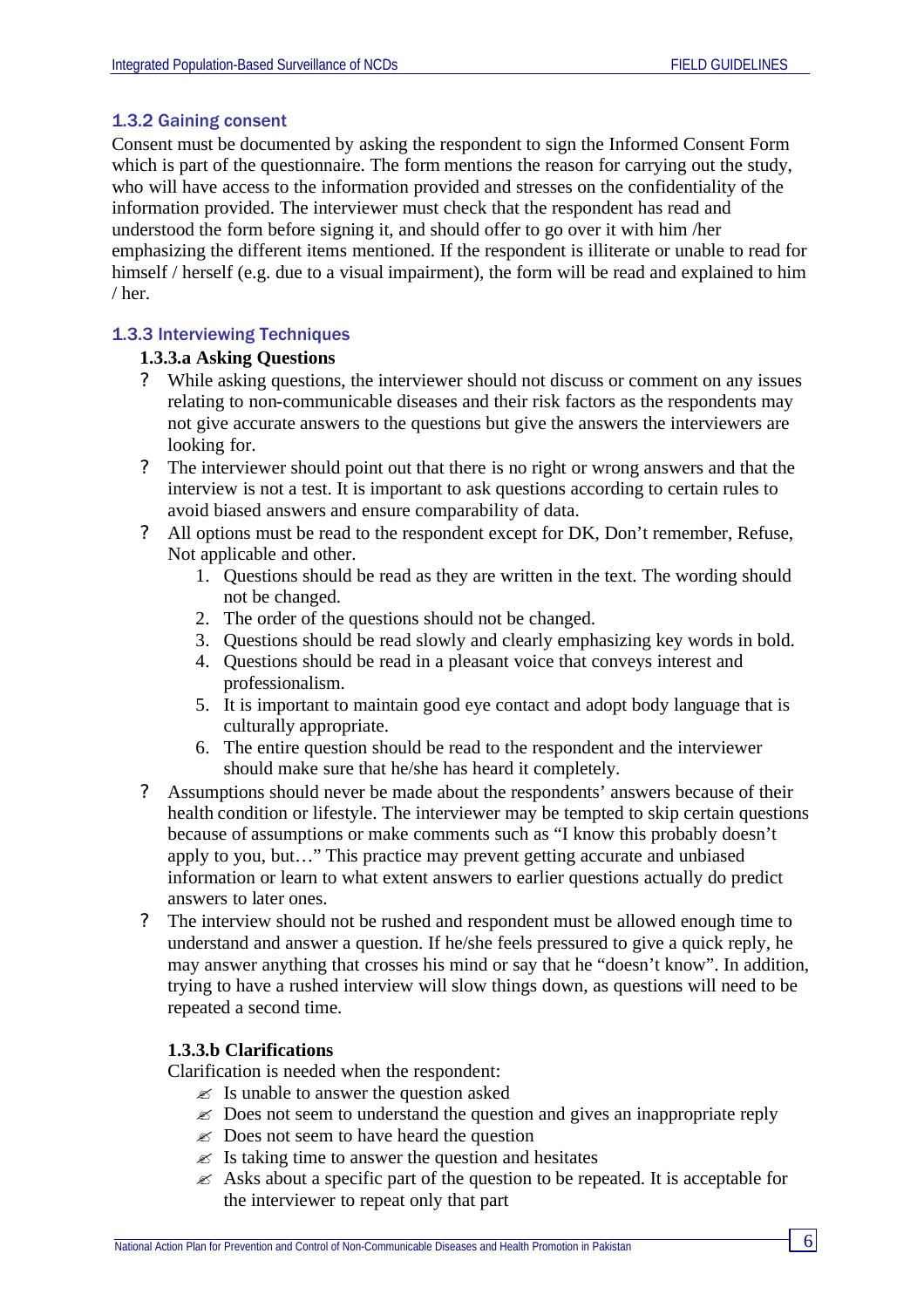- $\mathscr{L}$  Asks for one option to be repeated. The interviewer should read all options again but may omit one option if it has clearly been eliminated by the respondent
- $\approx$  Asks for one term to be clarified. The interviewer should refer to the definitions provided in the question by question instruction guide

### **1.3.3.c Probing**

Probing is needed when the respondent:

- 1. Seems to understand the question but gives a response that is not appropriate
- 2. Does not seem to understand what is asked
- 3. Misinterprets the question
- 4. Cannot make up his mind
- 5. Digresses from the topic or gives irrelevant information
- 6. Needs to expand on what he has said or clarify his response
- 7. Gives incomplete information or his answer is unclear
- 8. Says that he doesn't know the answer

### **1.3.3.d Probing Techniques**

**Repeating the question**: The respondent may come up with the right answer if he/she hears the question a second time

**Making a pause**: This gives the respondent time to collect his/her thoughts and expand on his/her answer.

**Repeat the respondents' reply**. This is often a very effective way of having the respondent reflect of the answer he/she has just given.

**Use neutral introductions** to avoid biasing responses. The interviewer as mentioned previously should never give the impression that he/she approves or disapproves what the respondents say, or that his answer is right or wrong.

#### **Common probing situations;**

 $\mathscr{\mathscr{E}}$  Don't know (DK)

When the respondent says "I don't know" to a question, the general rule is to repeat the question. If the respondent still doesn't know, the interviewer should probe once before recording (DK). An effort at recall should be encouraged with a probe such as : "Could you give me your best estimate" If there is no DK option, DK should be recorded in the left margin. after probing the answer is still "don't know", it may mean that the respondent:

- $\mathscr{\mathscr{E}}$  Is taking time to think and wants to gain time
- $\&$  Does not want to answer because of personal reasons
- $\mathscr{\mathscr{E}}$  In fact does not know or has no opinion
- $\ll$  Not applicable (NA)

Occasionally, the interviewer may ask a question that the respondent feels does not apply to him/her. The interviewer should ask him/her why the question does not apply to him/her and write down NA if it is clear that the question is irrelevant. If this option is not available, it should be recorded in the left margin.

? DK, Don't remember, NA and refuse should be used only as an absolute last resort.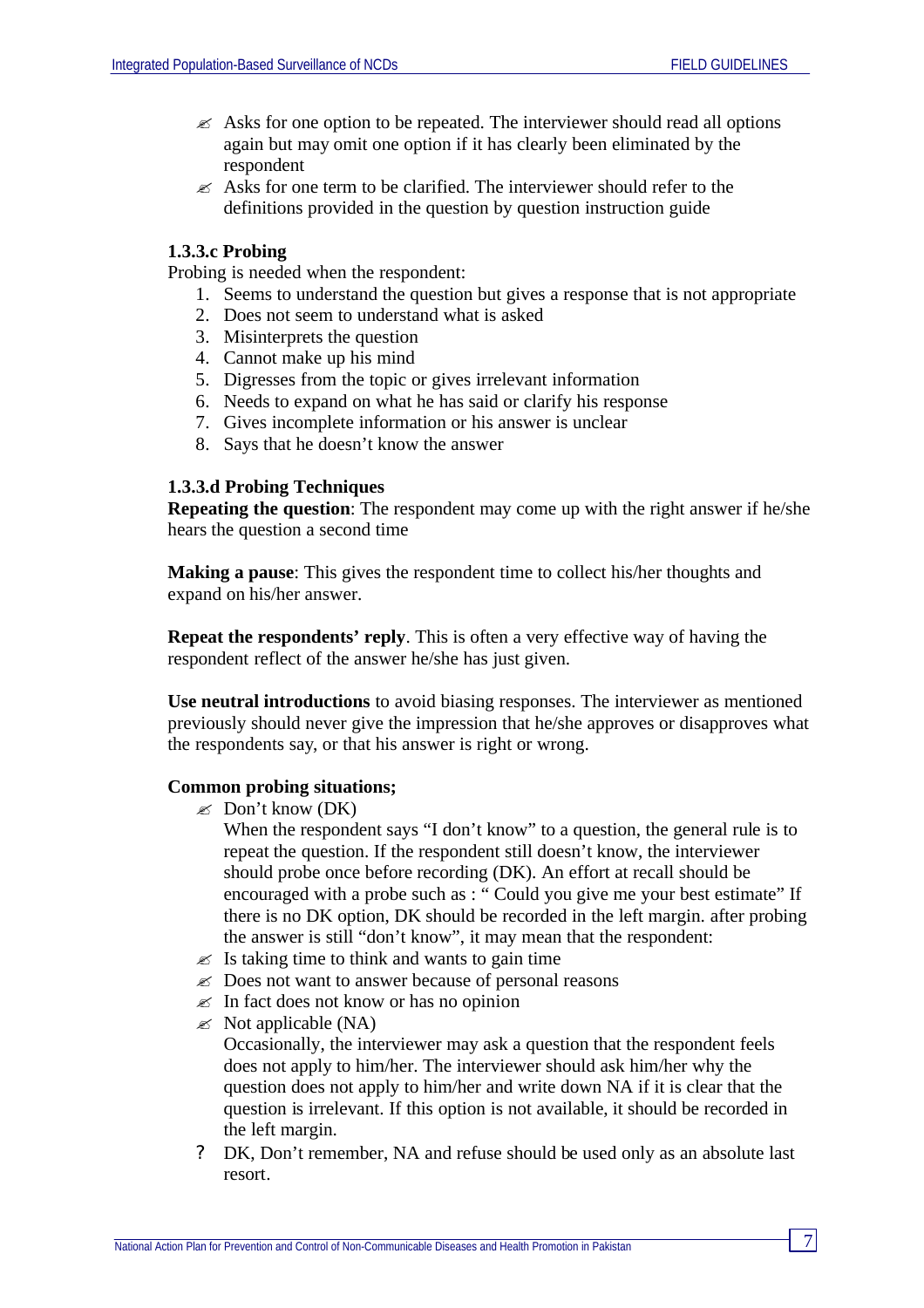### **1.3.3.e Feedback**

It is important that the interviewer tells the respondent when he/she is doing well. This will keep the motivation going and encourage good performance.

### **1.3.3.f Recording information**

- ? Use a pencil for writing. It will be easier to erase any information from the questionnaire or rewrite words or sentences. The interviewer should not erase any notes made, as they can be useful.
- ? Check that all the questions have been asked. If a question has been skipped by mistake, it can be corrected. If the respondent decides to change his/her mind on one of the options, the new answer must then be recorded.
- ? Check that each interview is identified and the identification information is completed on each questionnaire.
- ? The questions are to be read out as stated in the instrument, in order to have unbiased and reliable data. A number of things can be done to achieve this:
	- 1. Record only answers that are relevant to the survey.
	- 2. Comments or explanations can be recorded in brackets in the questionnaire next to the corresponding question.
	- 3. Keep the respondent's interest. If the interviewer is too absorbed recording the answers the respondent may get bored. It is useful to say the respondent's response aloud as the interviewer writes it down. This will allow the respondent to modify his reply or expand on it once s/he hears it.

# **1.3.3.g Other techniques**

? Uncertainty about the respondent's answer:

If the interviewer is uncertain about a respondent's answer, the question should be repeated and the answer recorded exactly (i.e. paraphrasing a response when in doubt is not permitted) and later to be checked with the supervisor for clarification prior to data entry. If a question does not apply to a respondent and "NA" is not an option in the questionnaire, one suggestion is to record "NA" on the left margin and entered in the data entry program. Most questions will have "NA" in the program. The same thing will be done for the response "DK". If after probing, the respondent is unable to give an answer, "DK" should be recorded in the left margin and later entered in the program.

? Missing data:

During an interview, if an interviewer notices that s/he missed a question, s/he should go back and ask the question, making a note in the margin that the question was asked out of sequence. If the missing data is not discovered until after the interview, the researcher must re-contact the respondent. Refusals to answer questions should always be recorded. The interviewer should code it as a "Refuse" option. Before accepting a refusal, the interviewer should explain the objective of the question to the respondent.

### **1.3.3. h Editing**

Before leaving the household or the clinical setting, the interviewer should review the questionnaire to check that it is complete and that no questions have been omitted. Right after the interview, the interviewer should spend time checking the questionnaire and make sure that:

- 1. All the questions have been answered
- 2. The information recorded is clear and legible for others to read
- 3. Comments are being indicated between slashes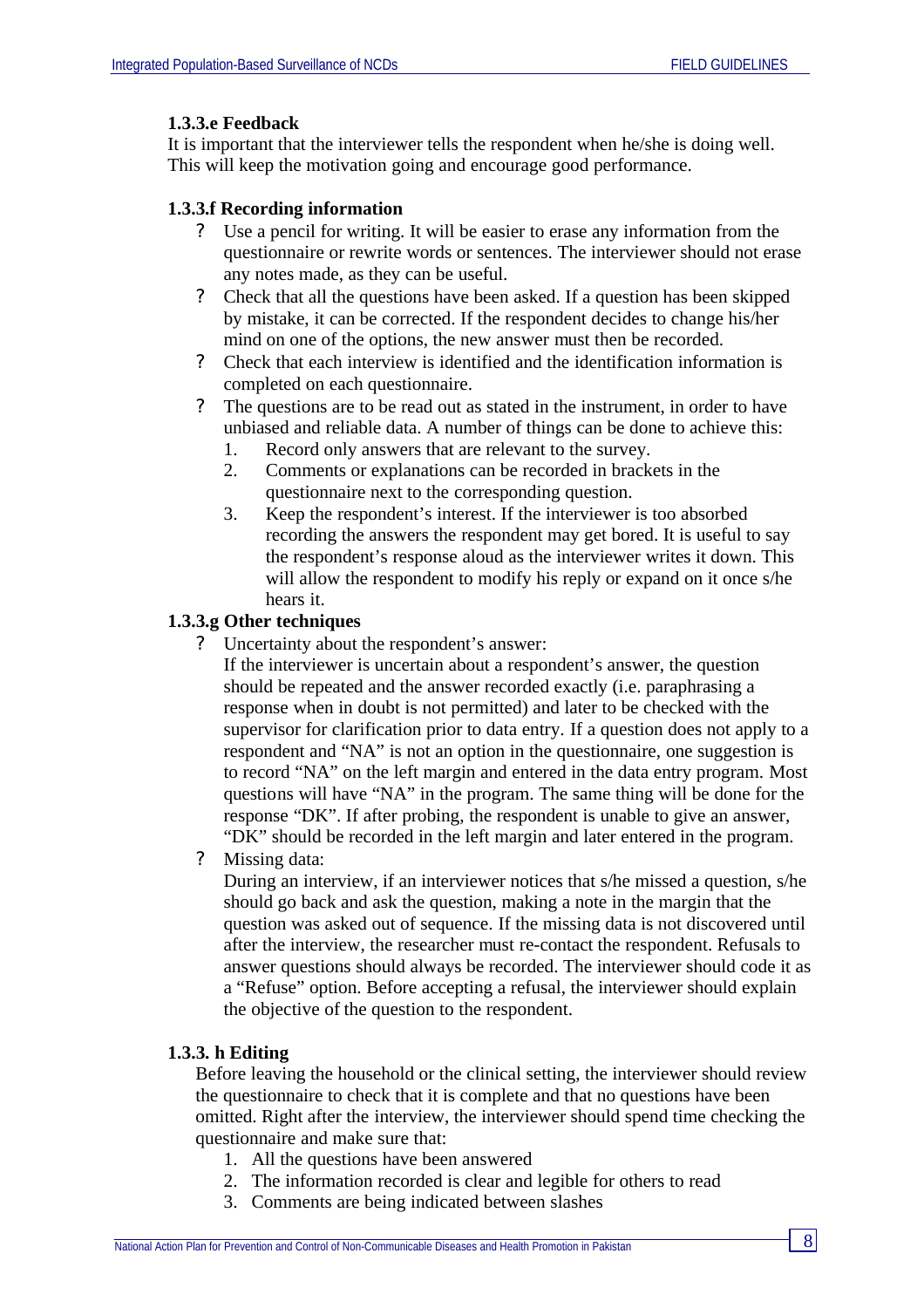4. The interviewer should also edit the coversheet and check that all the information has been completed including the ID number.

# 1.4 Question by Question instruction guides

The purpose of the question by question instruction guide is to provide background information to the interviewers as to what is intended by each question. Interviewers can use this information when respondents request clarification about specific questions and they do not know the answer. Interviewers and supervisors should refrain from offering their own interpretations. Questions are in bold in the Question by Question instruction.

# A. BASELINE INFORMATION

### A1: Sex

Record sex as observed - female or male

# **A2: Marital status**

Record whether married or unmarried

# A3: Date of birth

1<sup>st</sup> option is to record date of birth of the respondent.

If respondent has answered this do not ask "how old are you'

If the respondent does not know the date of birth the  $2<sup>nd</sup>$  option "how old are you' is taken as a verbal account. If the age doesn't tally with visual impression, check ID and record respondents' age in years or the age is estimated by interviewing them about their recollection of widely known major events.

### A4: What is the highest level of education you have completed?

This refers to the highest level of education successfully completed. If a person attended a few months of the first year of secondary school but did not complete the year, the option "primary school completed" will be recorded. If a person only attended a few years of primary school or never went to school, the option "no formal education" will be recorded. Religious schooling means formal education in a Maderssah.

Check one option ONLY except in cases where an individual has both formal religious education and formal schooling.

# A5: Which of the following best describes your main work status over the last 12 months?

Check ONE option only

In case the person is a non-governmental employee or is self employed indicate if the person falls in the small, middle or high income categories

- ? Small income includes: unskilled laborer or skilled daily wage laborer with  $<$  Rs.150 / daily wage limit
- ? Middle Income: Between small and high income
- ? High Income: executive class, feudal, professional officers

### A6: How many people older than 18 years, including yourself, live in your household?

Record the total number of people living in the household who are 18 years or older including house guests who are staying there for more than six months. Don't include domestic helps and guest staying for less than 6 months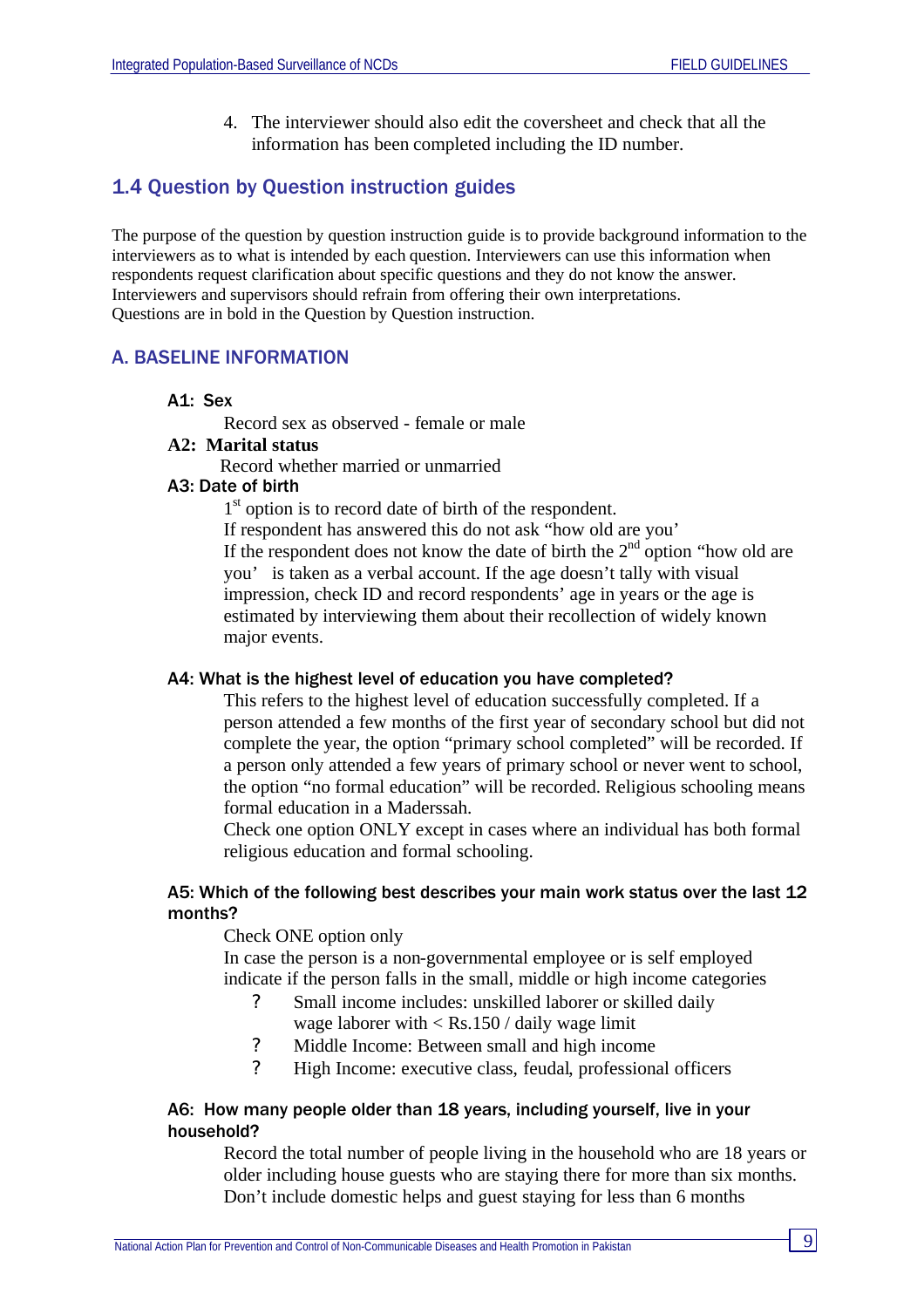# A7: Taking the past year, can you tell me what the average earnings of the household have been?

Write down first total earnings of all household members and then average them out and record the average earnings in the currency specified by the respondent. Don't count a son living separately

### B. KAP SURVEY

- B1 What in your opinion is heart attack?<br>B2 What in your opinion are the causes of
- What in your opinion are the causes of a heart attack? What is the source of information?
- B3 In your opinion is regular moderate physical activity beneficial or harmful? What is the source of information?
- B4 What in your opinion is a healthy diet? What is the source of information?
- B5 What in your opinion are the damages that tobacco causes?
- B6 What in your opinion are the damages that inhaling smoke of other smoker's causes? What is the source of information?
- B7 What in your opinion is high blood pressure?
- B8 What in your opinion are the causes of high blood pressure?
- B9 In your opinion how can blood pressure be controlled?

B1 – B9 Read out the question and note the response of the respondent – DO NOT GIVE ANY LEAD INFORMATION –

> note the response as it has been given and write all the correct and incorrect answers.

Tick the don't know option only if the person says that s/he does not know the answer

If s/he refuses to answer the question mark 'refusal' option After B2, B3, B4, B6 ask the source of information whether from a doctor, a dispenser, Lady Health Worker, Lady Health Visitor or from TV, radio, newspapers, Internet, Heartfile's media campaign (If from Heartfile again tell the source) or from any other source.

### B10 In your opinion, what is the percentage of population in Pakistan suffering from high blood pressure?

Explain that this is in the form of a percentage e.g. how many people out of 100.

#### B11 How often do you usually add salt to your food at the table?

Note that means added salt – check appropriate option

- B12 If the blood pressure is not treated and controlled, what can the damages be?
- B13 What do you think are the disease that obesity causes?
- B14 What do you think are the dangers of obesity in children?
- B15 What in your opinion is stroke?
- B16 What in your opinion are the causes of stroke?
- B17 What in your opinion is diabetes?
- B18 What in your opinion are the risks of getting diabetes?
- B19 How can you prevent diabetes?
- B20 What are the damages that diabetes causes?
- B21 What are the food items that a diabetic should not be taking?
- B22 What in your opinion is cancer?
- B23 What in your opinion are the causes of cancer?<br>B24 What in your opinion are the warning signs of ca
- What in your opinion are the warning signs of cancer?

### **B12-B 24** Read out the question and note the response of the respondent – DO NOT GIVE ANY LEAD INFORMATION –

note the response as it has been given and write all the correct and incorrect answers.

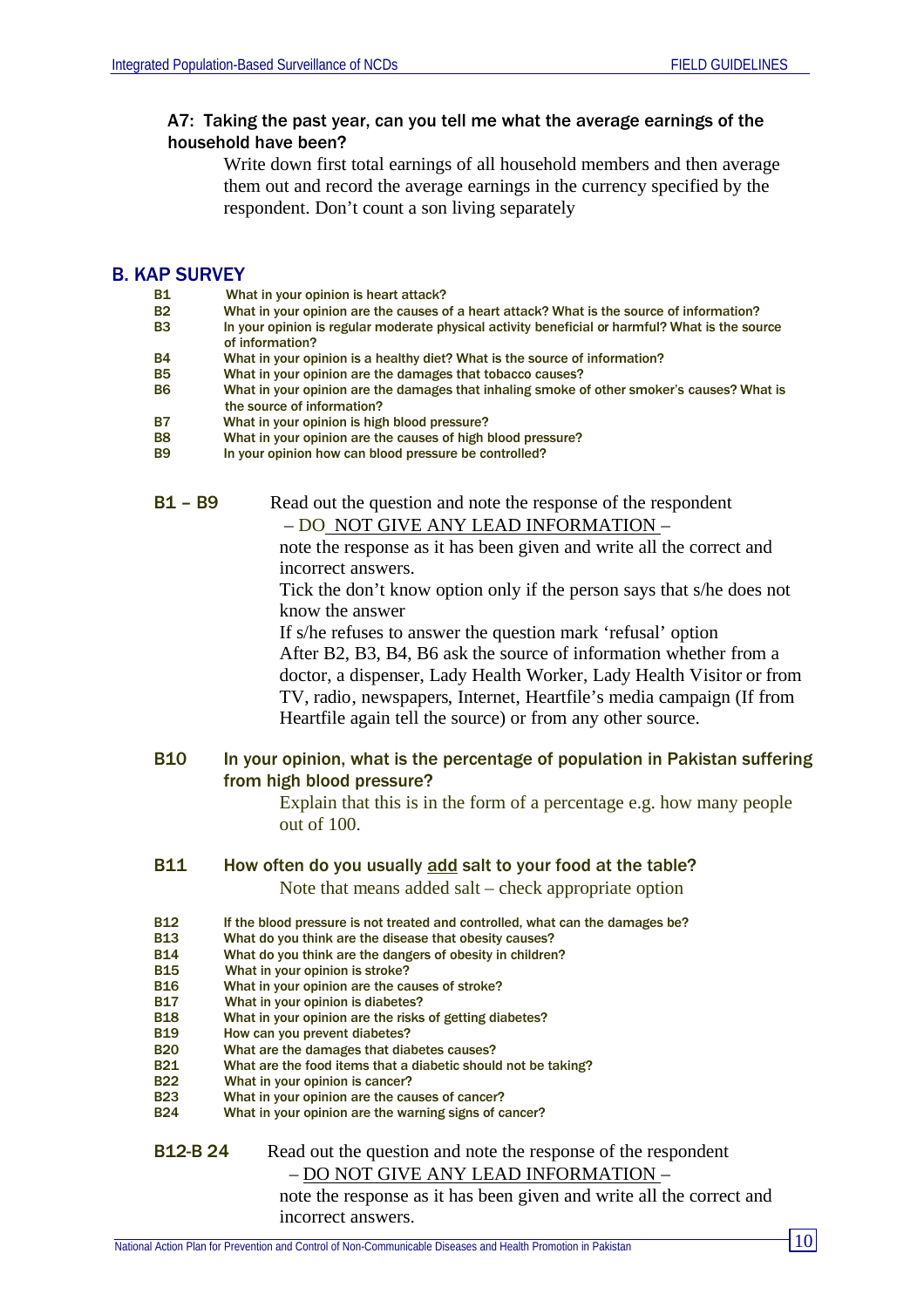Tick the don't know option only if the person says that s/he does not know the answer

If he she refuses to answer the question mark 'refusal' option After B12, B14, B16, B21, B24 ask the source of information whether from a doctor, a dispenser, Lady Health Worker, Lady Health Visitor or from TV, radio, newspapers, Internet, Heartfile's media campaign (If from Heartfile again tell the source) or from any other source

#### B25 Do you examine your own breasts for lumps/sores/cancer?

In case of female respondents, ask the respondent if she has ever examined her breasts for a lumps sores and cancer particularly with a view to identifying cancers. In case you do that how often – record if weekly, monthly or yearly

# B26 A clinical examination is when a doctor, nurse, or other health professional feels the breasts for lumps. Have you ever had a clinical exam?

Ask if a health professional has **ever** done a breast examination – mark *yes, no* or *not willing* to answer.

If yes – whether it is a doctor / nurse / lady health worker / other paramedic who has examined and how many times during the last 5 years.

### B27 A mammogram is on an x-ray of each breast to look for breast cancer. Have you ever had a mammogram?

A mammogram is an x-ray of each breast to look for breast cancer. Ask if the person has had a mammogram in the last 5 years. Take a *Yes, No* or *don't know* response. In case of a yes response, how many times during the last 5 years.

# B28 A pap smear is a test for cancer of the cervix to look for cancers. Have you ever had a smear?

A pap smear is a test for cancer of the cervix - Ask if the person has had a pap smear in the last 5 years. Take a Yes, No or don't know response. In case of a yes response, how many times during the last 5 years.

Explain that Pap smear is a diagnostic test and is not a curative test – explain that DNC is not Pap smear and that Pap smear is done without the occurrence of any problems routinely on an annual basis.

B29 In your opinion what is depression?

Note down the response

### B30 In your opinion what is the percentage of people that suffer from depression in Pakistan?

 Explain that this is in the form of a percentage e.g. how many people out of 100.

- B31 What are the manifestations of depression?
- B32 What do you think is the cause of psychosis?
- B33 What are the manifestations of psychosis?
- B34 In your opinion can the mentally ill play a useful role in the society?
- B35 In your opinion what can cause Mental Retardation?
- B36 In your opinion what diseases can Substance Abuse cause?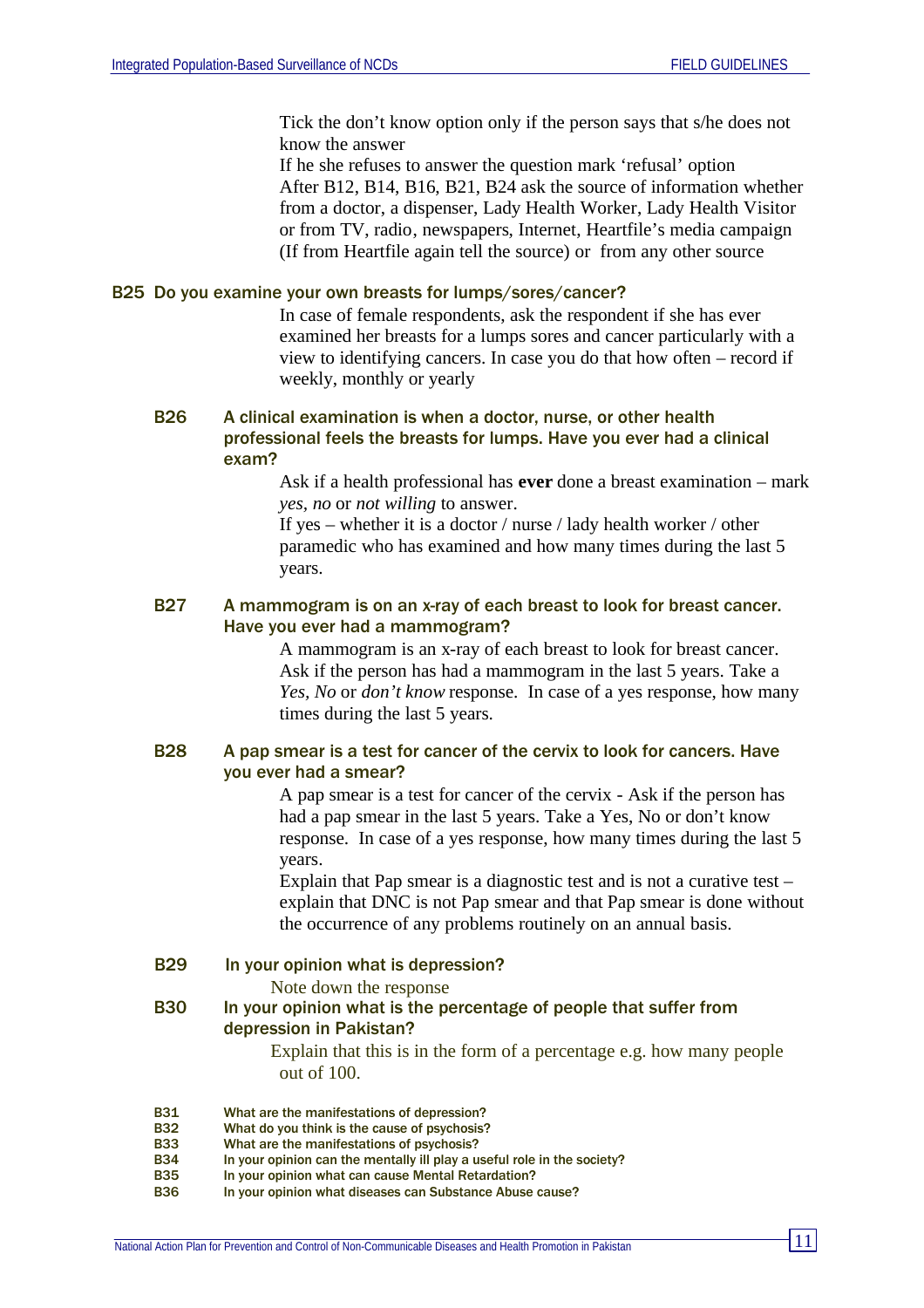| <b>B31-B36</b>         |                                                                                                             | Read out the question and note the response of the respondent<br>- DO NOT GIVE ANY LEAD INFORMATION -                              |                                                       |                                                                       |                          |  |  |
|------------------------|-------------------------------------------------------------------------------------------------------------|------------------------------------------------------------------------------------------------------------------------------------|-------------------------------------------------------|-----------------------------------------------------------------------|--------------------------|--|--|
|                        |                                                                                                             |                                                                                                                                    |                                                       | note the response as it has been given and write all the correct and  |                          |  |  |
|                        |                                                                                                             | incorrect answers.                                                                                                                 |                                                       |                                                                       |                          |  |  |
|                        |                                                                                                             |                                                                                                                                    |                                                       | Tick the don't know option only if the person says that s/he does not |                          |  |  |
|                        |                                                                                                             | know the answer                                                                                                                    |                                                       |                                                                       |                          |  |  |
|                        |                                                                                                             |                                                                                                                                    |                                                       | If he she refuses to answer the question mark 'refusal' option        |                          |  |  |
| <b>B37</b>             |                                                                                                             | In your opinion what is epilepsy?                                                                                                  |                                                       |                                                                       |                          |  |  |
|                        |                                                                                                             | Take an open ended response                                                                                                        |                                                       |                                                                       |                          |  |  |
| <b>B38</b>             |                                                                                                             | In your opinion is it a treatable illness?                                                                                         |                                                       |                                                                       |                          |  |  |
|                        |                                                                                                             | Yes, no or don't know responses                                                                                                    |                                                       |                                                                       |                          |  |  |
| <b>B39</b>             |                                                                                                             | How do you think epilepsy can be treated?                                                                                          |                                                       |                                                                       |                          |  |  |
|                        |                                                                                                             |                                                                                                                                    |                                                       | Take an open ended response – see the format as for $B$ 25 – B 30     |                          |  |  |
| <b>B40</b>             | Can a person with epilepsy revert to normal life?                                                           |                                                                                                                                    |                                                       |                                                                       |                          |  |  |
|                        | Yes, No or don't know responses                                                                             |                                                                                                                                    |                                                       |                                                                       |                          |  |  |
|                        |                                                                                                             | After B40 ask the source of information whether from a doctor, a                                                                   |                                                       |                                                                       |                          |  |  |
|                        |                                                                                                             | dispenser, Lady Health Worker, Lady Health Visitor or from TV,<br>radio, newspapers, Internet, Heartfile's media campaign (If from |                                                       |                                                                       |                          |  |  |
|                        | Heartfile again tell the source) or from any other source                                                   |                                                                                                                                    |                                                       |                                                                       |                          |  |  |
| <b>B41</b>             | Was there a time in the past 12 months when you needed to see a doctor<br>but couldn't because of the cost? |                                                                                                                                    |                                                       |                                                                       |                          |  |  |
|                        | Read the responses                                                                                          |                                                                                                                                    |                                                       |                                                                       |                          |  |  |
| <b>B42</b>             | Was there a time in the past 12 months when you needed to see a                                             |                                                                                                                                    |                                                       |                                                                       |                          |  |  |
|                        | doctor but couldn't because the doctor was not close by?                                                    |                                                                                                                                    |                                                       |                                                                       |                          |  |  |
|                        |                                                                                                             | Read the responses                                                                                                                 |                                                       |                                                                       |                          |  |  |
| <b>B43</b>             | Was there a time in the past 12 months when you needed to see a                                             |                                                                                                                                    |                                                       |                                                                       |                          |  |  |
|                        | doctor but couldn't because doctor was not on his seat?<br>Read the responses                               |                                                                                                                                    |                                                       |                                                                       |                          |  |  |
|                        |                                                                                                             |                                                                                                                                    |                                                       |                                                                       |                          |  |  |
| <b>B44</b>             |                                                                                                             |                                                                                                                                    |                                                       | When you are ill, which type of Hospital / Clinic do you go?          |                          |  |  |
|                        | Read the options e.g. BHU, Homeopathic, Gov. Hospital, Dispenser                                            |                                                                                                                                    |                                                       |                                                                       |                          |  |  |
|                        |                                                                                                             | Private Doctor, LHV                                                                                                                |                                                       |                                                                       |                          |  |  |
| <b>B45</b>             |                                                                                                             |                                                                                                                                    | How much money have you spent in the last one year on |                                                                       |                          |  |  |
|                        |                                                                                                             |                                                                                                                                    | treating communicable diseases in your household?     |                                                                       |                          |  |  |
|                        |                                                                                                             | Number of                                                                                                                          | <b>Total Number of</b>                                | Was the cost                                                          | <b>Cost of treatment</b> |  |  |
|                        |                                                                                                             | persons<br>suffering in a                                                                                                          | episodes in a<br>year                                 | borne by the<br>respondent or                                         | per year<br>(calculate)  |  |  |
|                        |                                                                                                             | year                                                                                                                               |                                                       | some other source                                                     |                          |  |  |
| Diarrhea <sup>*</sup>  |                                                                                                             |                                                                                                                                    |                                                       | Self<br>Partially self _____                                          |                          |  |  |
| Malaria *              |                                                                                                             |                                                                                                                                    |                                                       | Other_                                                                |                          |  |  |
|                        |                                                                                                             |                                                                                                                                    |                                                       | Self<br>Partially self _____                                          |                          |  |  |
| <b>Chest infection</b> |                                                                                                             |                                                                                                                                    |                                                       | Other_<br>Self                                                        |                          |  |  |
|                        |                                                                                                             |                                                                                                                                    |                                                       | Partially self                                                        |                          |  |  |

**Upper respiratory tract infections (flu)**

Other\_\_\_\_\_\_\_\_

Self\_\_\_\_\_\_\_\_\_\_ Partially self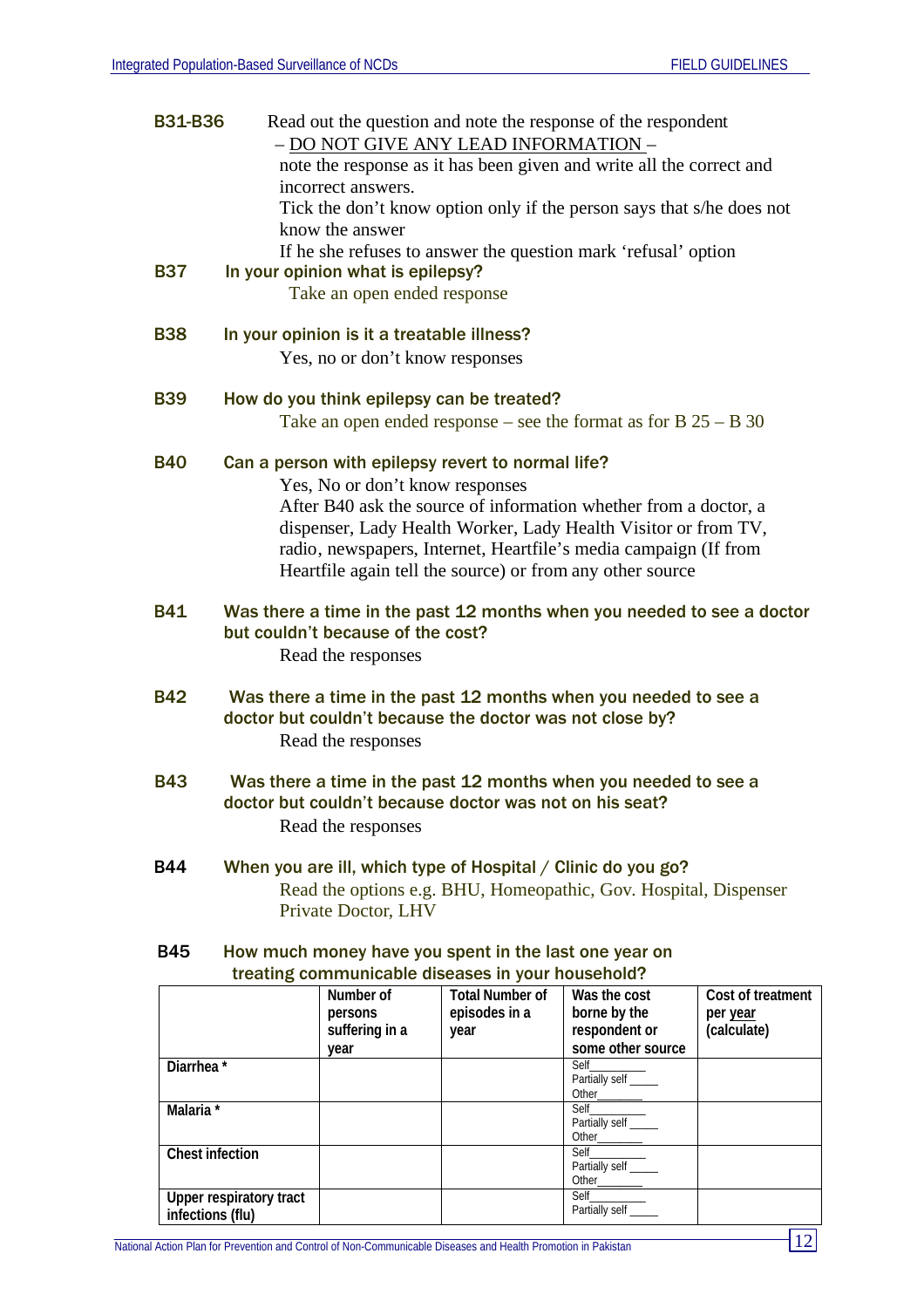|                         | Other                |  |
|-------------------------|----------------------|--|
| Urinary tract infection | Self                 |  |
|                         | Partially self _____ |  |
|                         | Other                |  |
| <b>Tuberculosis</b>     | Self                 |  |
|                         | Partially self       |  |
|                         | Other                |  |
| <b>Prolonged fevers</b> | Self                 |  |
|                         | Partially self _____ |  |
|                         | Other                |  |
| Other illnesses - give  | Self                 |  |
| details                 | Partially self _____ |  |
|                         | Other                |  |

Refused  $\Box$ Don't know  $\Box$ 

The purpose of this question is to get a sense of how much money the family is spending on treating communicable diseases. Communicable diseases include those diseases that are spread from person to person. List number of people who have suffered from such an illness in one year in the household. Secondly, define the number of episodes in that household per year. If the cost is borne by other sources do not fill column 4. if the costs is borne by self or partially self then calculate total cost per year.

# B46 How much money have you spent in the last one year on treating non-communicable diseases in your household?

|                             | Number of persons | Was the cost borne   | Cost of treatment |
|-----------------------------|-------------------|----------------------|-------------------|
|                             | suffering         | by the respondent    | Per month         |
|                             |                   | or some other        |                   |
|                             |                   | source               |                   |
| <b>Heart disease</b>        |                   |                      |                   |
|                             |                   | Partially self ____  |                   |
|                             |                   |                      |                   |
| <b>Diabetes</b>             |                   |                      |                   |
|                             |                   | Partially self _____ |                   |
|                             |                   |                      |                   |
| High blood pressure         |                   |                      |                   |
|                             |                   | Partially self ____  |                   |
|                             |                   | Other___________     |                   |
| <b>Injuries</b>             |                   |                      |                   |
|                             |                   | Partially self _____ |                   |
|                             |                   |                      |                   |
| <b>Mental illnesses</b>     |                   |                      |                   |
|                             |                   | Partially self _____ |                   |
|                             |                   |                      |                   |
| Other illnesses - enumerate |                   |                      |                   |
|                             |                   | Partially self _____ |                   |
|                             |                   |                      |                   |

Refused  $\Box$ Don't know  $\Box$ 

The purpose of this question is to get a sense of how much money the family is spending on treating non-communicable diseases. Non-communicable diseases include those diseases that do not spread from person to person. List number of persons who have suffered from such an ailment in the house. If the cost is borne by other sources do not fill column 3. If the costs is borne by self or partially self then calculate total cost per month.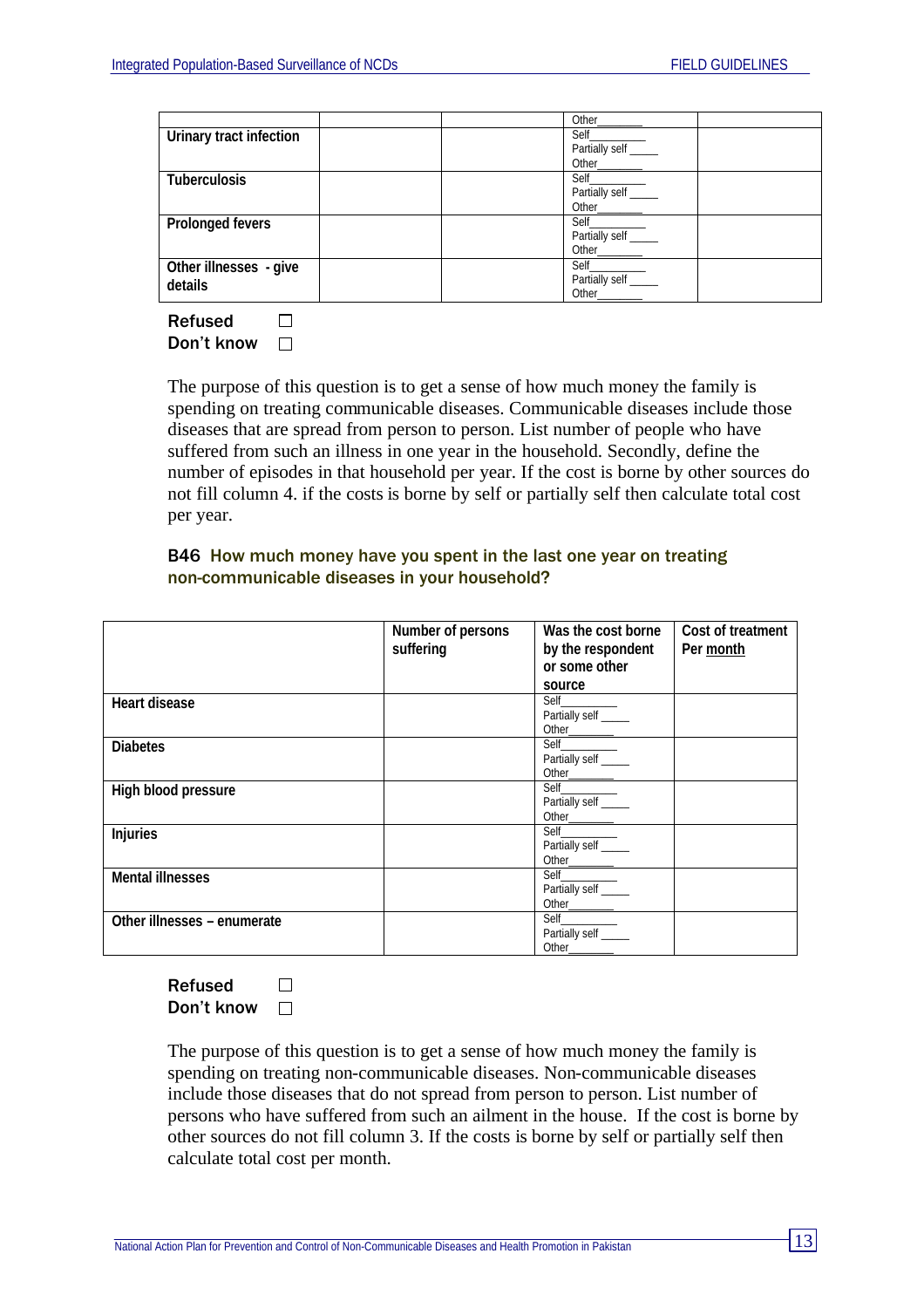# RISK FACTORS

# C PHYSICAL ACTIVITY

Regular physical activity has important health benefits. It can reduce the risk of heart disease, stroke, diabetes, breast cancer, colon cancer, and osteoporosis. It can also help in weight loss and weight maintenance and reduce the risk of falls in the elderly. Assessing patterns of physical activity is complex. The questions are divided into sections to assess the level of activity in three different settings: at work (which includes paid and unpaid work, in and outside of the home), for transport (to get places) and for recreation or leisure. Some people will be physically active in all three settings; others may not be active in any of the settings.

**Introductory Statement:** the next questions are about the time respondent spends doing different types of physical activity. The questions will have to be answered by respondent even if he/she doesn't consider himself/herself to be an active person. The introductory statement is very important. It explains to the respondent what domains of activity should be included - work, house and yard work, to get from place-to-place (transport-related) and recreation, exercise or sports. This opening statement should not be omitted.

# **Introductory Statement (about work related activity):**

The respondent will have to think first about the time he spends doing work. He/she can think of work as the things that he/she has to do such as paid or unpaid work, household chores, harvesting food, seeking employment.

### C 1 Does your work involve mostly sitting or standing with walking for no more than 10 minutes at a time?

The respondent answers 'Yes" or "no." If Yes Skip to C6. Think first about the time you spend doing work. Think of work as the things you have to do as paid or unpaid work

### C2 Does your work involve vigorous activity, like [heavy lifting, digging or construction work] for at least 10 minutes at a time?

For those respondents who does some activity at work the following set of questions? (C2-C5) will assess the type and amount of activity The respondent answers 'Yes" or "no." If "No" Skip to C4.

### C3a In a typical week, on how many days do you do vigorous activities as part of your work?

The respondent should consider a 'typical' or 'usual' working week. Valid responses range from 1-7.

### C3b On a typical day on which you do vigorous activity, how much time do you spend doing such work?

The respondent should consider the total amount of time spent on a typical day in a typical week doing vigorous activity. NOTE: the responder is asked to consider only those activities undertaken continuously for 10 minutes or more. Very high responses (responses over 4 hours) should be probed to be sure this is typical, undertaken at moderate-intensity, and that the activity was undertaken continuously for 10 minutes or more.

# C4 Does your work involve moderate-intensity activity, like brisk walking [or carrying light loads] for at least 10 minutes at a time?

The respondent answers 'Yes" or "no." If "No" Skip to C6.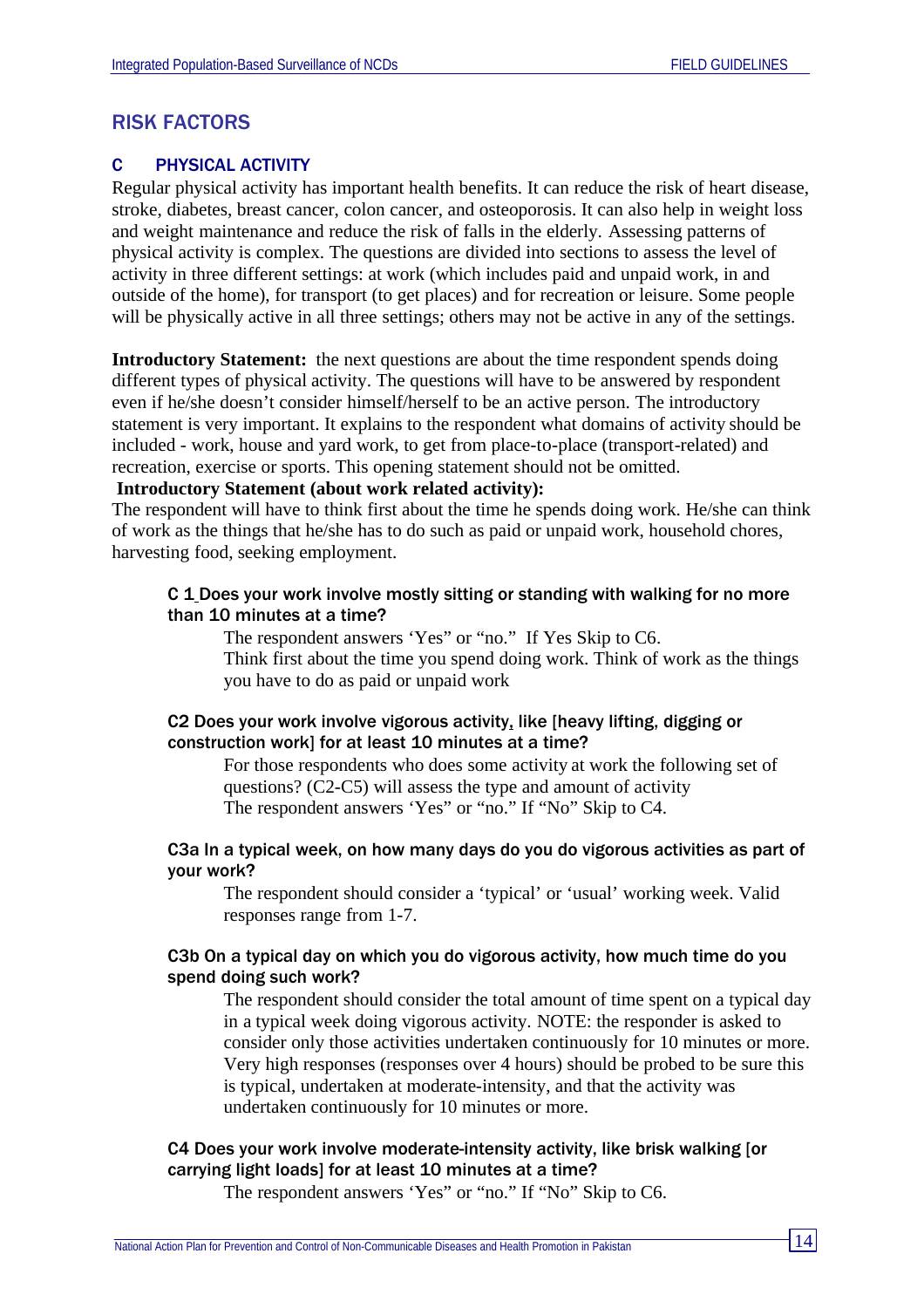### C5a In a typical week, on how many days do you do moderate-intensity activities as part of your work?

The respondent should consider a 'typical' or 'usual' working week. Valid responses range from 1-7.

### C5b On a typical day on which you did moderate-intensity activities, how much time do you spend doing such work?

The respondent should consider the total amount of time spent on a typical day in a typical week doing moderate-intensity physical activity. NOTE: the responder is asked to consider only those activities undertaken continuously for 10 minutes or more. Very high responses (responses over 4 hours) should be probed to be sure this is typical, undertaken at moderate-intensity, and that the activity was undertaken continuously for 10 minutes or more

### C6 How long is your typical work day?

Respondent should consider a typical day excluding over time unless this is under taken usually.

**Introductory statement (transport):** Other than activities that you've already mentioned, I would like to ask you about the way you travel to and from places for example to work, for shopping, to market, or to the mosque The introductory statement to the following question on transport-related physical activity is very important. It asks the respondent to think about how they travel (get from place-to-place). This statement should not be omitted.

#### C7 Do you walk or use a bicycle (pedal cycle) for at least 10 minutes continuously to get to and from places?

The respondent answers 'Yes" or "no." If "No" Skip to C9. Ask about the way they travel to and from places e.g. to work, to market, to mosque etc

### C8a In a typical week, on how many days do you walk or bicycle for at least 10 minutes to get to and from places?

The respondent should consider a 'typical' or 'usual' week. Valid responses range from 1-7.

### C8b How much time would you spend walking or bicycling for travel on a typical day?

The respondent should consider the total amount of time spent on a typical day in a typical week walking and cycling (or other physically active modes) for transportation. NOTE: the responder is asked to consider only those trips that last of at least 10 minutes or more. Very high responses (responses over 4 hours) should be probed to be sure this is typical and that the activity was undertaken continuously for 10 minutes or more Travel includes all forms of travel

**Introductory Statement (leisure time and recreational):** the next questions ask about activities you do in your leisure time, for recreation or fitness for example sports *[insert culturally relevant terms*]*.* Do not include the physical activities you do at work or for travel mentioned already. This statement should not be omitted.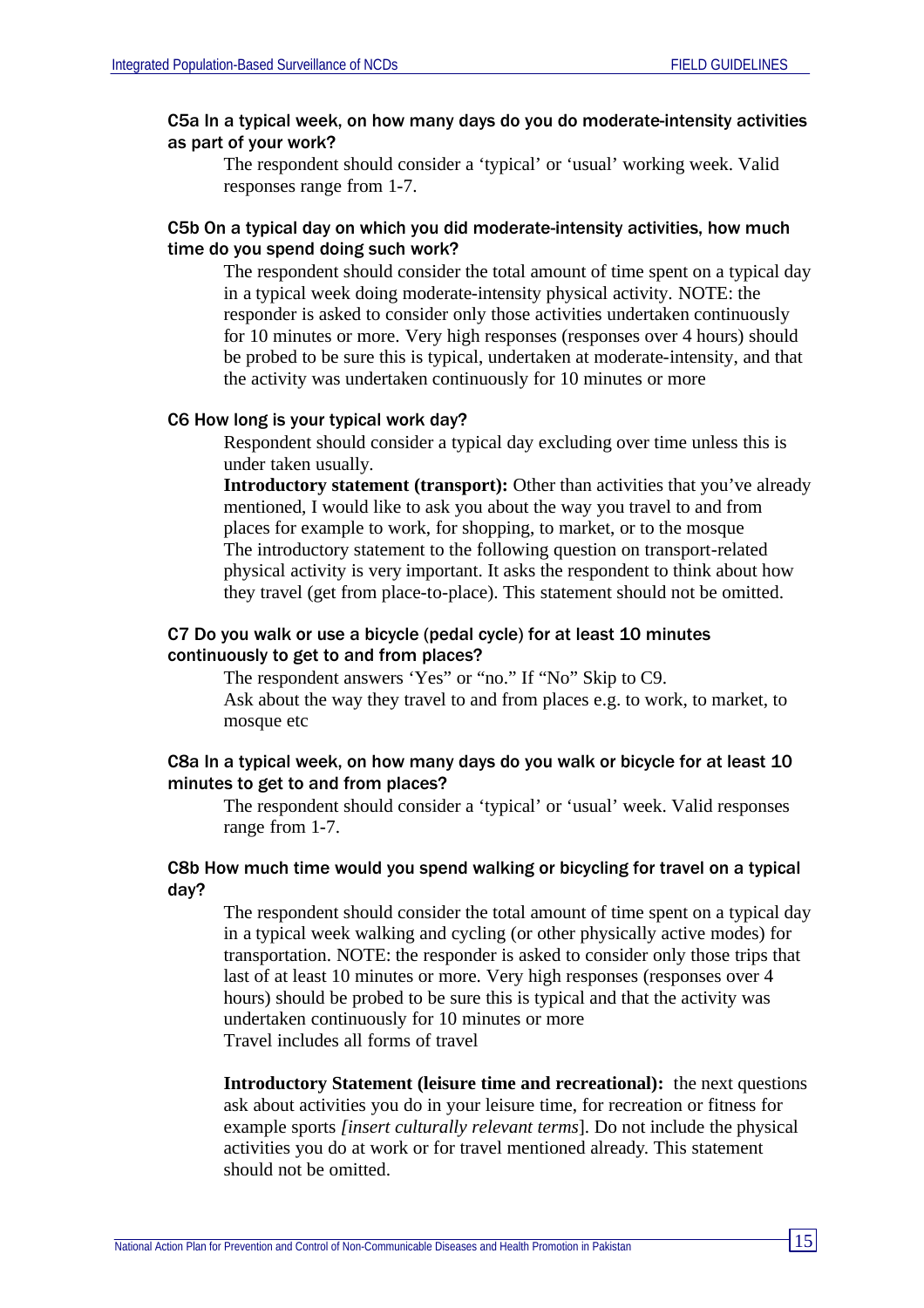# C9 Does your [recreation, sport or leisure time] involve mostly sitting, reclining, or standing, with no physical activity lasting more than 10 minutes at a time?

The respondent answers 'Yes" or "no." If "Yes" Skip to C14.

Think about activities you do for recreation, fitness or sports. Do not include the physical activities you do at work or for travel mentioned already

# C10 In your [leisure time], do you do any vigorous activities like [running or strenuous sports, weight lifting] for at least 10 minutes at a time?

The respondent answers 'Yes" or "no." If "No" Skip to C12.

C11a If Yes**,** in a typical week, on how many days do you do vigorous activities as part of your [*leisure time*]

The respondent should consider a 'typical' or 'usual' week. Valid responses range from 1-7.

# C11bHow much time do you spend doing this on a typical day?

The respondent should consider the total amount of time spent on a typical day in a typical week doing vigorous activity for recreation.

NOTE: the responder is asked to consider only those activities undertaken continuously for 10 minutes or more. Very high responses (responses over 4 hours) should be probed to be sure this is typical, undertaken at vigorous intensity, and that the activity was undertaken continuously for 10 minutes or more.

# C12 In your [leisure time], do you do any moderate-intensity activities like brisk walking, [cycling or swimming] for at least 10 minutes at a time?

The respondent answers 'Yes" or "no." If "No" Skip to C14.

# C13a If Yes, In a typical week, on how many days do you do moderate-intensity activities as part of your [*leisure time*]?

The respondent should consider a 'typical' or 'usual' week. Valid responses range from 1-7.

### C13b How much time do you spend doing this on a typical day?

The respondent should consider the total amount of time spent on a typical day in a typical week doing moderate-intensity physical activity NOTE: the responder is asked to consider only those activities undertaken continuously for 10 minutes or more. Very high responses (responses over 4 hours) should be probed to be sure this is typical, undertaken at moderate-intensity, and that the activity was undertaken continuously for 10 minutes or more.

The following question is about sitting or reclining. Think back over the past 7 days, to time spent at work, at home, at *[leisure]*, including time spent sitting at a desk, visiting friends, reading, or watching television, but do not include time spent sleeping.

# C14 Over the past 7 days, how much time did you spend sitting or reclining on a typical day?

The respondent should consider all sitting and provide an estimate of the total time.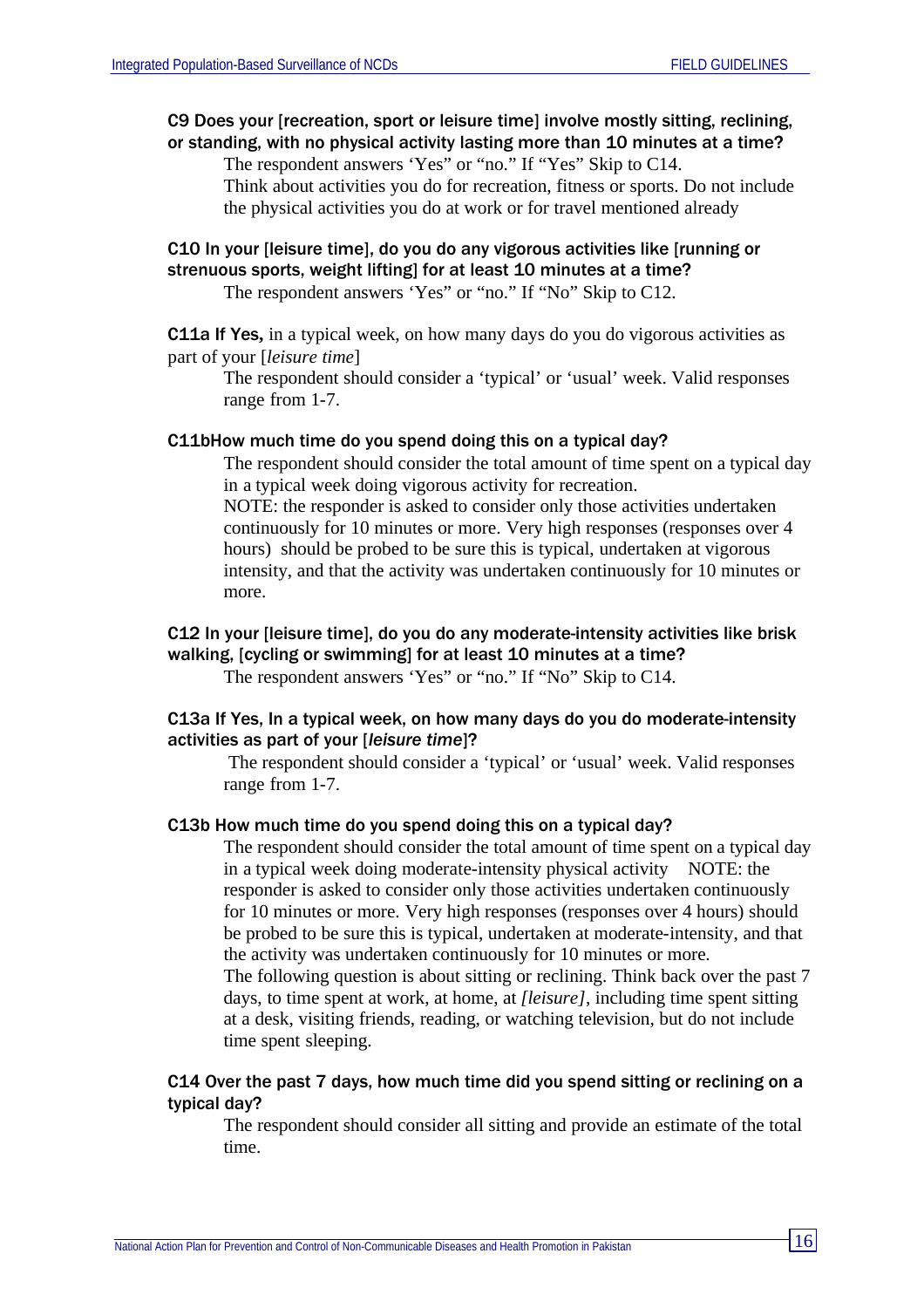#### D .DIET

#### D1a In a typical week, on how many days do eat fruit?

By "typical week" we mean on a typical week when a person is eating fruit and not the average over the period of enquiry. If zero go to D2a

### D1b How many servings of fruit do you eat on one of those days?

Think of one day the respondent can recall easily. Explain Servings as one apple, one banana, one orange, one mango

#### D2a In a typical week, on how many days do eat vegetables?

By "typical week" we mean on a typical week when a person is eating vegetable and not the average over the period of enquiry. If zero go to D3

D2b How many servings of vegetables do you eat on one of those days?

Think of one day the respondent can recall easily. Explain one serving is equal to one carrot, one plate uncooked vegetable, ½ plate cooked vegetable

#### D3 What types of oil or fat is most often used for meal preparation in your household?

Record the appropriate response. In oil include Sunflower, Canola, and Soya bean . Provide list of commercial brands name.

### E. TOBACCO USE

The questions below ask about current smoking or use of any tobacco products, as well as with duration and quantity of daily smoking.

### E1a Do you currently smoke any tobacco products, such as cigarettes, cigars, pipes or Hukka?

Take a note of any tobacco products the respondent is smoking and/or using currently. Specify the type of tobacco used. E.g. if it is cigarettes or Hukka or beeri etc.

If NO go to E4

#### E1b If Yes, Do you currently smoke tobacco products daily?

This question is for daily smokers/users of tobacco products only. If NO go to E4

#### E2a How old were you when you first started smoking daily?

This question is for daily smokers/users of tobacco products only. Think of the time when the respondent started to smoke or use any tobacco products daily. If known go to E3

### E2b Do you remember how long ago it was?

This question is for daily smokers/users of tobacco products only. If the respondent doesn't remember his/her age, then record the time duration in weeks, months or years as appropriate.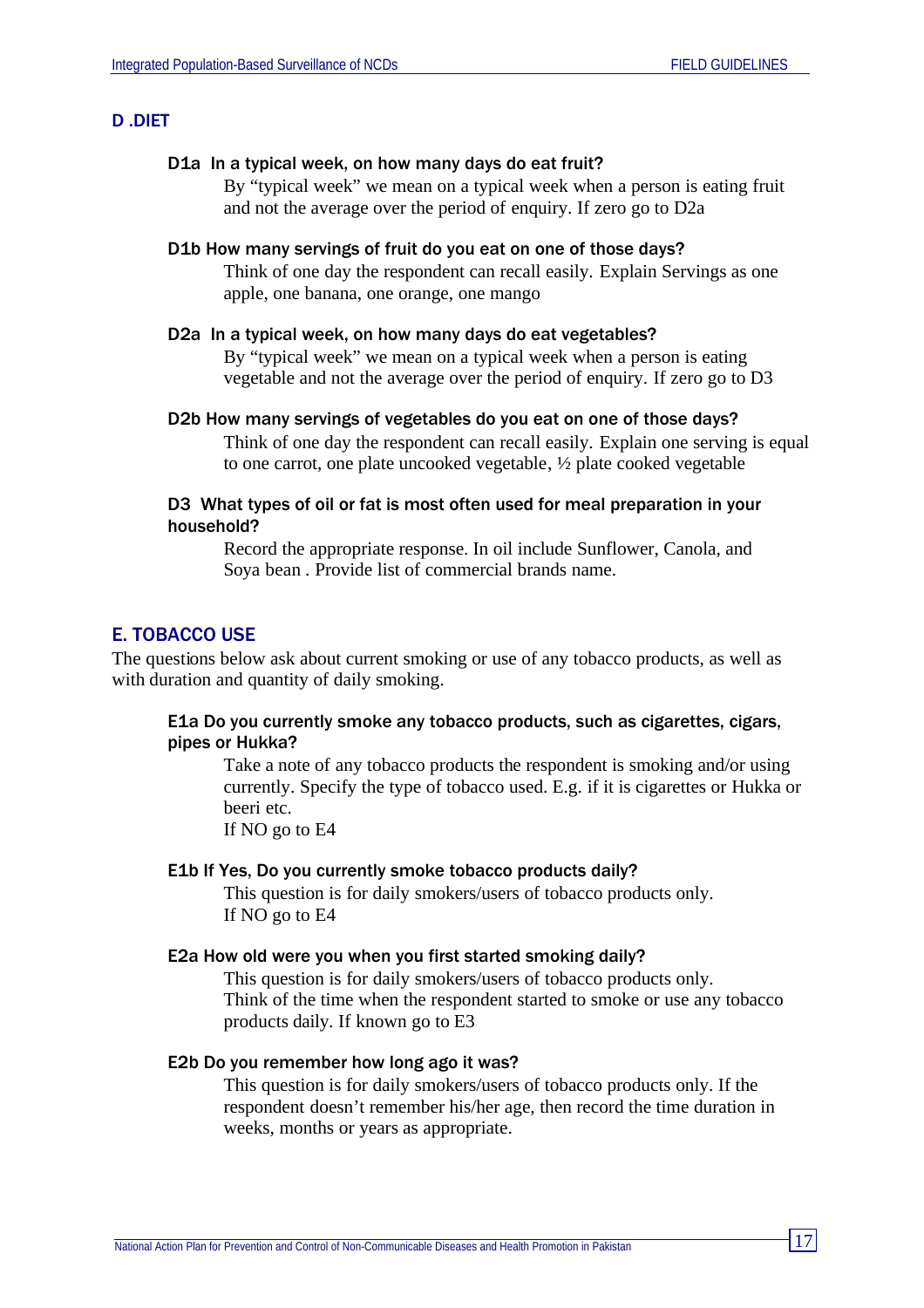#### E3 On average, how many of the following do you smoke each day?

Specify the number of each tobacco product the respondent is smoking and/or using each day. Specify zero if no products were used in each category instead of leaving categories blank.

#### E4 In the past, did you ever smoke daily?

Think of the time when the respondent may have been smoking and/or using tobacco products on a daily basis.

#### E5a If Yes,

#### How old were you when you stopped smoking daily?

Think of the time when the respondent stopped smoking or used any tobacco products on a daily basis. If known go to E6a

#### E5b How long ago did you stop smoking daily?

If the respondent doesn't remember his/her age, then record the time duration in weeks, months or years as appropriate.

### E6a Do you currently use any smokeless tobacco such as snuff, chewing tobacco, betel?

Record yes or no. If NO go to E8

#### E6b If Yes, Do you currently use smokeless tobacco products daily?

This question is for daily users of smokeless tobacco products only. If NO go to E8

#### E7 On average, how many times a day do you use…

Record each type of smokeless tobacco products. .

### E8 In the past, did you ever use smokeless tobacco such as [snuff, chewing tobacco, or betel] daily?

Record the appropriate response yes or no

E9 Do any of the following people regularly smoke in your presence Read out the responses

### E10 How often are you exposed to other people smoke .If yes: what is your usual duration of exposure?

Read out the responses

# F HISTORY OF HIGH BLOOD PRESSURE

F1 When was your blood pressure last measured by a health professional? Health professionals include doctor, LHW, paramedics

# F2 During the past 12 months have you been told by a doctor or other health worker that you have elevated blood pressure or hypertension?

Verbally communicated .If NO skip to section G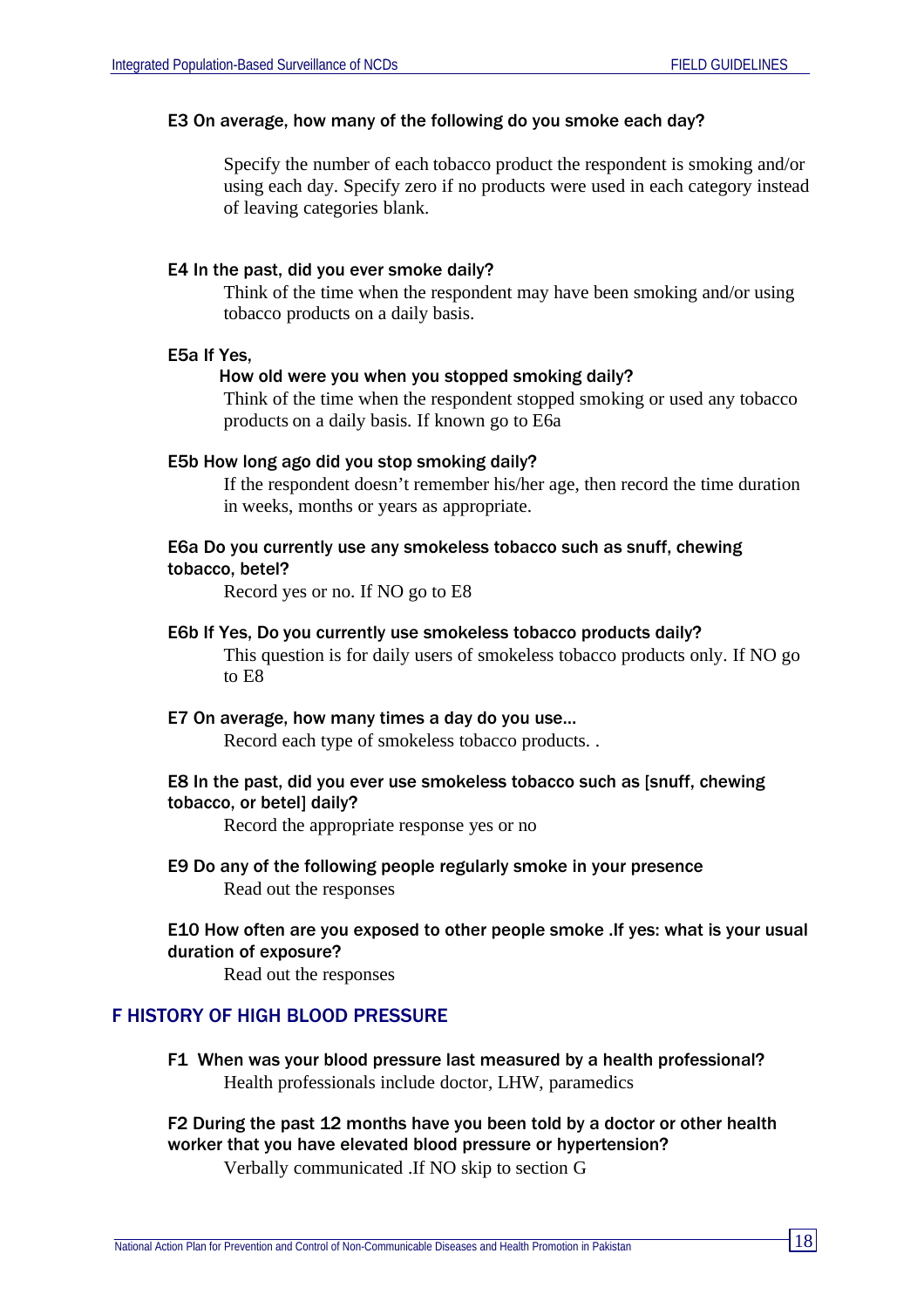### F3a During the last 2 weeks have you taken medication to lower blood pressure?

Medicines here mean allopathic medicines

### F3b During the last 2 weeks have you taken special prescribed diet for lowering blood pressure?

It is yes, if he has been prescribed a diet and is following it

### F3c During the last 2 weeks have you received advice or treatment to reduce weight?

It is yes, if he has been given advise and is following it. If he is not overweight check not applicable

### F3d During the last 2 weeks have you received advice or treatment to stop smoking?

It is yes, if he has been given advise and is following it. If he is not smoking, check not applicable

### F3e During the last 2 weeks have you received advice to start or do more exercise?

It is yes, if person has been given advice and has followed it

### F4 During the past 12 months have you seen a traditional healer for elevated blood pressure or hypertension?

Yes or no

F5 Are you currently taking any herbal or traditional remedy for your high blood pressure?

Yes or no

# G. HISTORY OF DIABETES

### G1 Have you had blood sugar measured in the last 12 months?

Ask if a person has had blood sugar levels estimated during the last one year (whether in the laboratory or by kits at home and whether in blood or in urine)

# G2 During the past 12 months, have you ever been told by a doctor or other health worker that you have diabetes?

If NO skip to section H

### G3 Are you currently receiving any of the treatments for diabetes (Drugs, insulin, homeopathic)?

This includes any forms of medication described.

### G4 During the last 2 weeks have you received advice or treatment to reduce weight?

Check 'NA' if person is not overweight Check 'Yes' only if advice is given and he is following it.

### G5 During the last 2 weeks have you taken special prescribed diet for lowering blood pressure?

Check 'Yes' only if advice is given and he is following it.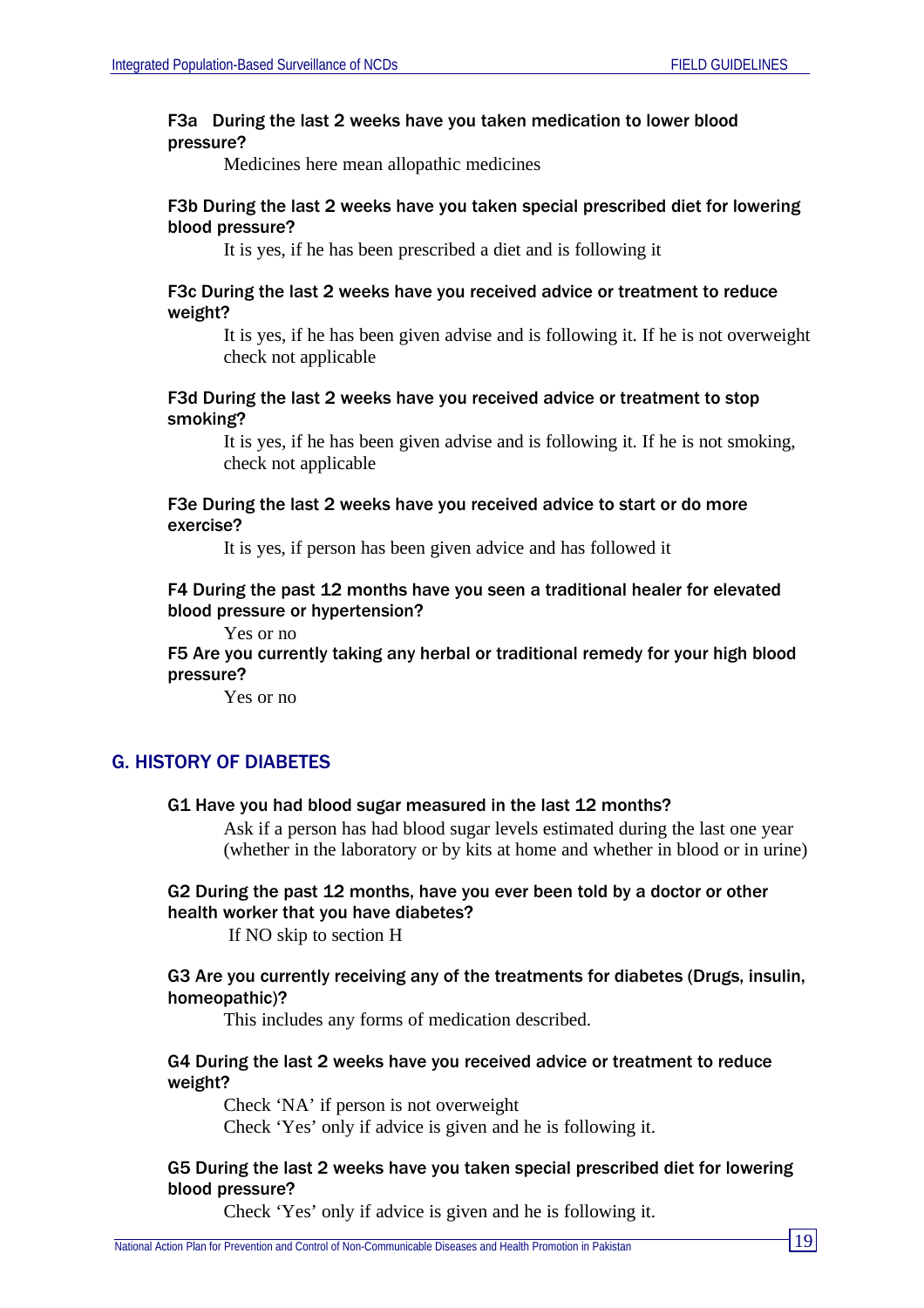# H. CORNARY HEART DISEASE

**Angina:** Angina occurs when blood to the heart muscle is decreased. Stable angina is characterized by chest pain, radiating or not to the neck, jaw, shoulder, back or arm; precipitated by exertion and promptly relieved by rest. Angina often occurs when the heart needs more blood. For example, walking fast or uphill or running to catch a bus. Further one, the pain can occur for progressively decreased effort. Angina may occur during exercise, strong emotions or extreme temperatures. Commonly the patient will stop doing the activity, take sublingual tablets which will help the pain in a few minutes. If chest pain not responding to stopping the activity or taking sublingual drug and even occurs at rest, which might be because of heart attack and needs to be evaluated by the doctor.

### H1 Have you ever had pain or discomfort in your chest?

If "No" skip to section J

### H2 Do you get it when you walk uphill or hurry?

Ask if the pain or discomfort in the chest gets worse when the person goes uphill – ask if climbing stairs or going uphill makes the pain 'come on' or 'get worse'.

H3 Do you get it when you walk at an ordinary pace at a level?

If H2 and H3 are "NO" skip to section J

### H4 What do you do when you get it while you are walking?

Do not give a leading response – try to probe and explore answers which are given as options

#### H5 If you are standing still, what happens to it?

Try to extract from the person that in case s/he has chest pain, what happens to the chest pain when s/he stops. In case the chest pain disappears on stopping it is very indicative of angina and underlying heart disease.

#### H6 How soon?

In case the person responds to H5 as yes then you have to determine how long does it take for the pain to stop. E.g. seconds, minutes or hours

# J. STROKE

**Stroke:** occurs when a blood vessel that carries blood to the brain is blocked. If the patient has a stroke or TIA (Transient ischemic attack), he will have had one of the following signs and symptoms:

**In case of stroke** the following symptoms will last for more than 24 hours:

- 1. Lost mobility (paralysis) and or feeling in an arm or leg, or both.
- 2. Dimness of sight on one side
- 3. Decreased ability to talk, listen, read or write
- 4. Slow, slurred or distorted, speech

**In case of TIA** (Transient ischemic attack) which is a warning of stroke, occurs

when a blood vessel is temporarily blocked. Same symptoms of stroke are experience for less than 24 hours. Sometimes the symptoms may last few minutes.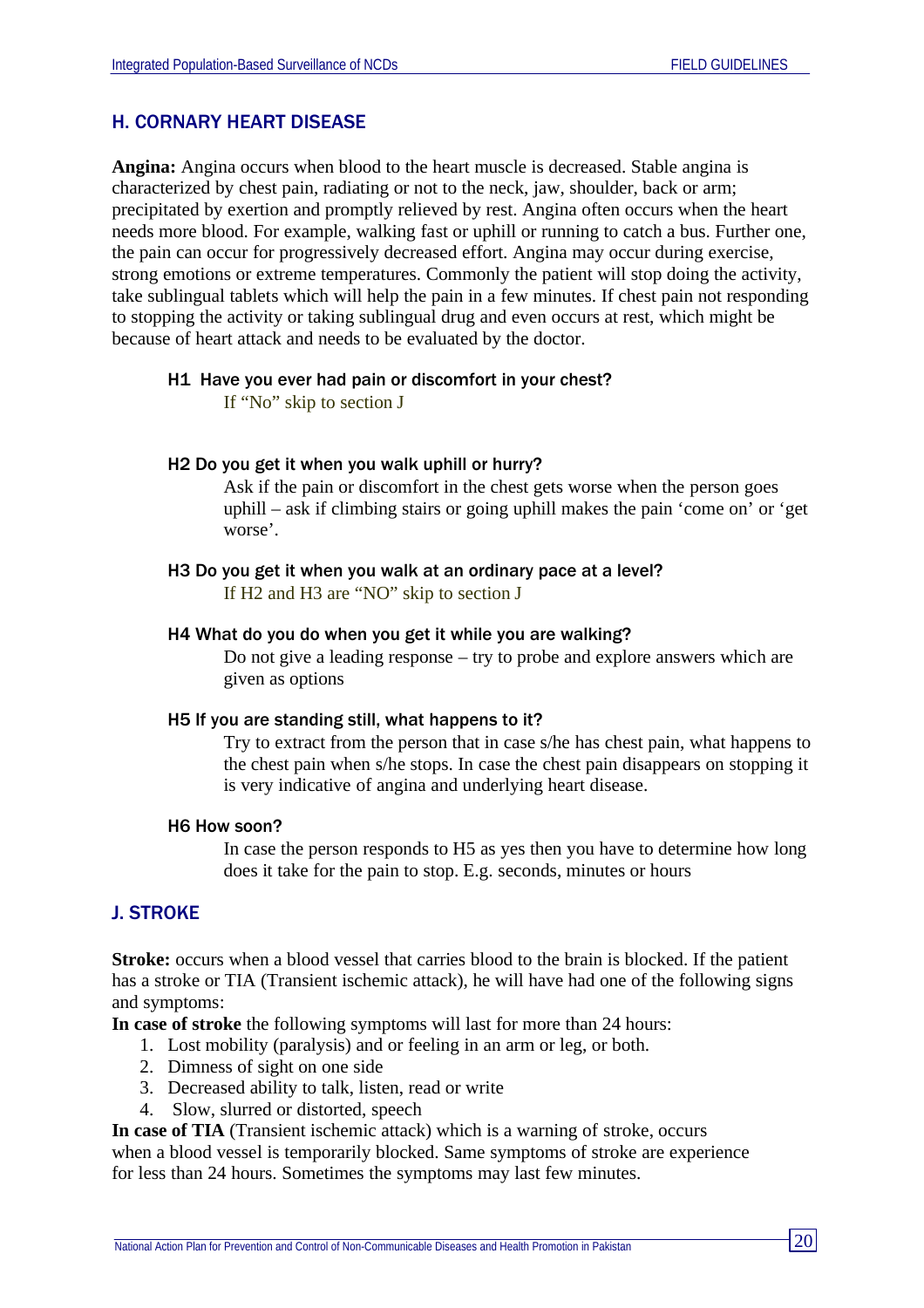- J1 Have you ever been told by a health professional that you have had a stroke? Health professionals include doctor, LHW, paramedics
- J2 Have there been serious changes in the way you speak? Explain that this means, slurring speech
- J3 Has your face, or any part of it, ever been paralyzed for more than 24 hours? The responses are: Yes, No or unknown

### J4 Have you ever suffered from paralysis or weakness in your arms or legs for more than 24 hours?

The responses are: Yes, No or unknown – explain that paralysis means that a part of the body becomes weak or completely immobile.

# J5 Have you ever had, for more than 24 hours (or less time but more than once), tingling, pain, burning, or loss of feeling in your arms and legs, without anything having happened to you immediately before?

The responses are: Yes, No or unknown – explain these terms in Urdu as in the questionnaire.

### K. INJURIES

 $K1 - K10$ : read out the questions as they appear in Urdu in the questionnaire – Read out the responses and mark the response.

# L. MENTAL HEALTH

L  $1 - L10$ : read out the questions as they appear in Urdu in the questionnaire – Read out the responses and mark the response.

### M. BRADFORD SOMATIC INVENTORY

 $M_1 - M_2$ 1: read out the questions as they appear in Urdu in the questionnaire – mark absent, less than 15 days, more than 15 days.

# N. ANTHROPOMETRY

### N1 Measuring Height Using the adequate Measuring Boards

- ? Ask the participant to remove shoes, socks, slippers and any head gear (hat, cap, hair bows, comb, ribbons, etc).
- ? Ask the participant to stand on the board facing you. Put their feet together and heels against the back board, knees straight.
- ? Ask the participant to look straight ahead and NOT look up.
- ? Make sure the eyes are the same level as the ears.
- ? Move the measuring down and place on top of head. Read the height in centimeters to the exact point.
- ? Record the height measurement in centimeters in the participant's instrument.
- ? Remember to record the code number of the staff who took the measurements in the space provided for in the participant's instrument.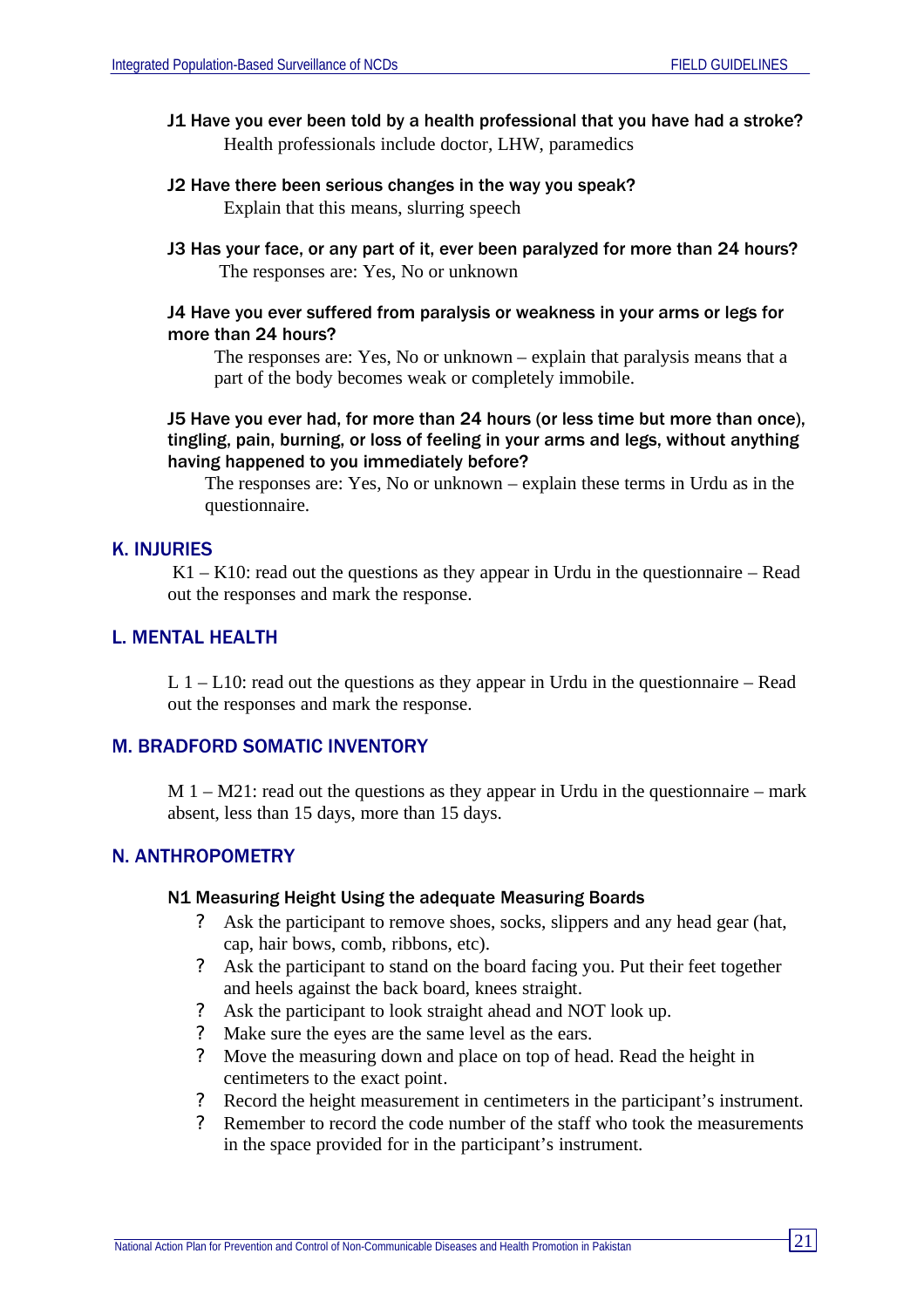### N2 Weight measurement protocol

# **General principles**

- ? Put the scale on a firm, flat surface NOT on a carpet or a sloping surface. You can place a board under the scale to keep it steady.
- ? Ask participant to remove footwear and socks.
- ? Ask the participant to step onto scale putting one foot on each of the footprints.
- ? Ask the participant to stand still, facing forward and arms on the side and wait until told to step off.
- ? The weight will be in kilograms. Record the weight in kilograms on the participant's questionnaire.

#### N3 Waist circumference measurement protocol

### **Equipment**

Constant tension tape, pen.

### **Procedure**

A private area is necessary for this station.

This measure is taken at the level of the midpoint between the inferior margin of the last rib and the crest of the ileum in the mid-axillary's plane. The landmarks should be located by palpation, marked and the midpoint found using a tape measure.

The measurement is taken at the end of a normal expiration with the arms relaxed at the sides. The measurement should not be the minimum circumference.

Note: This measurement should be taken WITHOUT clothing, that is, directly over the skin. If this is not possible, the measurement may be taken over light clothing. It must NOT be taken over thick or bulky clothing. This type of clothing must be removed. The observer must read the measurement at the level of the tape to avoid parallax errors.

- ? In the mid-axillary plane, locate and mark the inferior margin of the last rib and the crest of the ileum with a fine pen. Find the midpoint with a tape measure and mark the point. Apply the tension tape over the marked midpoint. Take care to ensure that the tape is horizontal across the back.
- ? Ask the participant to stand with their feet together with their arms placed at the side with the palms of the hands facing inwards and to breathe out.
- ? Measure to the nearest 0.1 cm.
- ? Record the measurement on the participant's questionnaire. Measure only once and record.

### N4 Blood pressure measurement

### **Preparation of the Participant**

- ? Advice participant to sit quietly and rest for 5 minutes with the legs uncrossed.
- ? The RIGHT arm is selected for blood pressure measurement. If for any other reason the left arm is used, note this down .

# **Equipment**

Sphygmomanometer